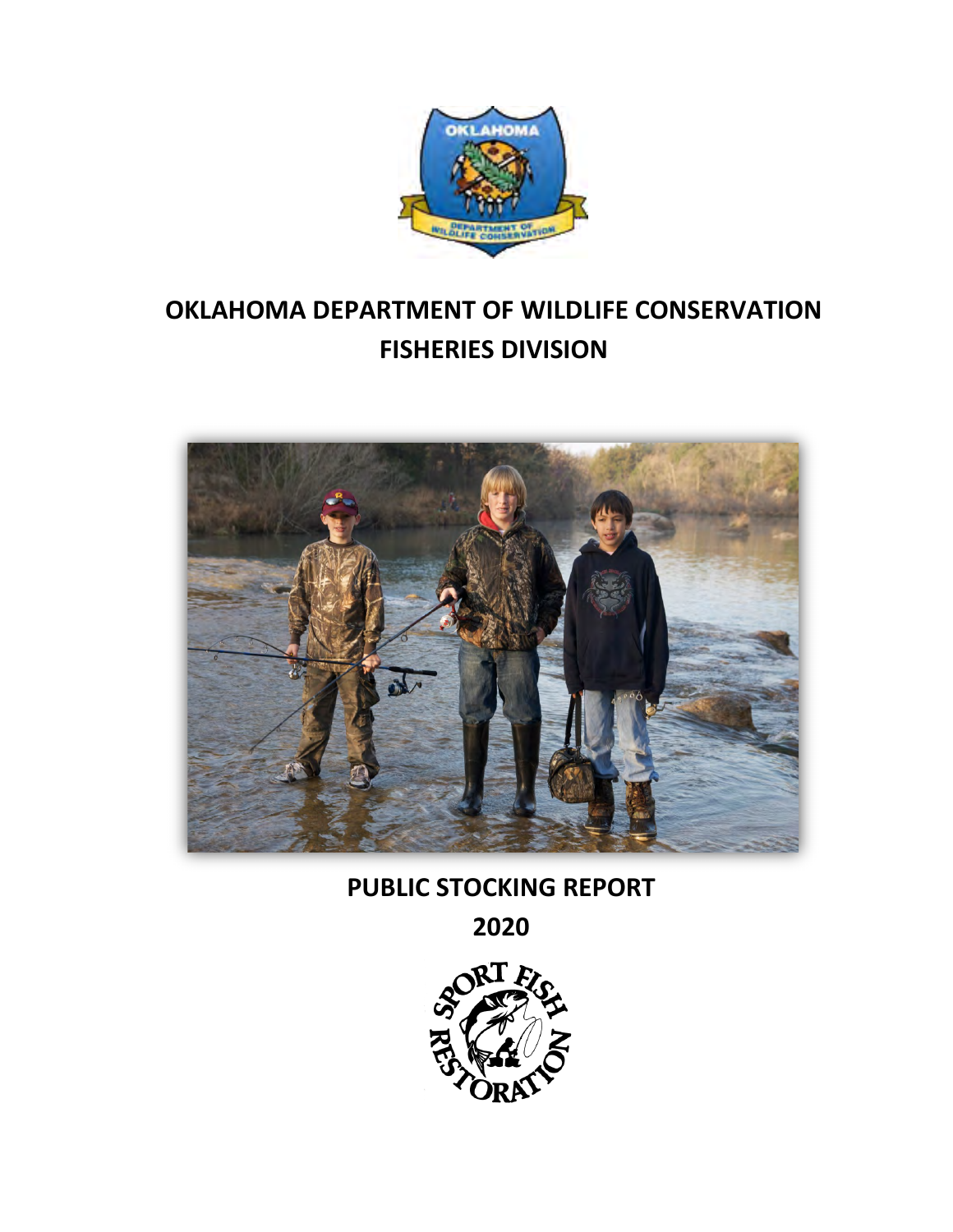## **Table of Contents**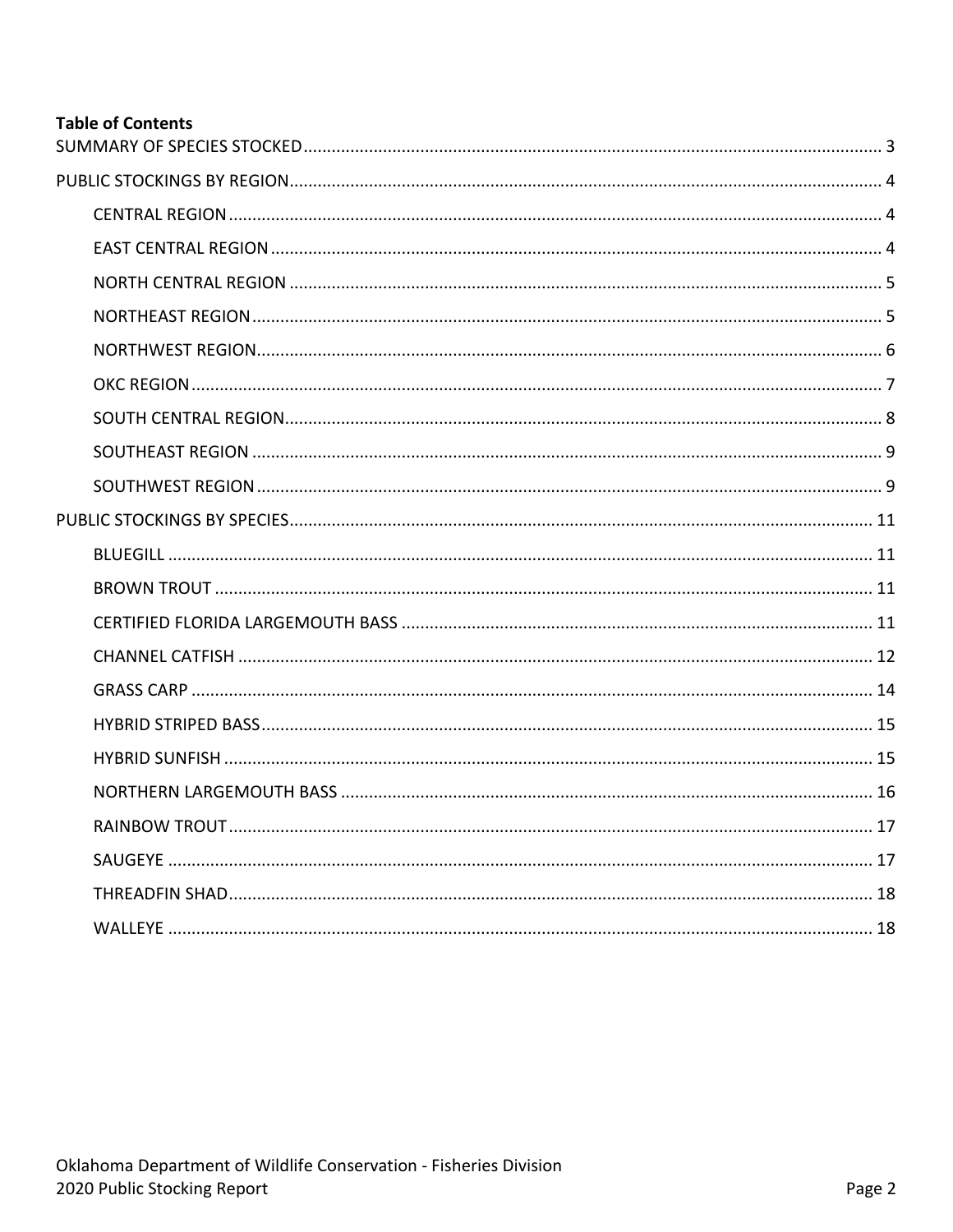## **SUMMARY OF SPECIES STOCKED**

January 2020 through December 2020

<span id="page-2-0"></span>

| <b>Public Waters</b>                  |           |
|---------------------------------------|-----------|
| Bluegill                              | 300       |
| <b>Brown Trout</b>                    | 12,540    |
| Certified Florida Largemouth Bass     | 975,703   |
| <b>Channel Catfish</b>                | 501,376   |
| Grass Carp                            | 266       |
| <b>Hybrid Striped Bass</b>            | 2,644,678 |
| Hybrid Sunfish                        | 33,999    |
| Largemouth Bass                       | 58        |
| <b>Rainbow Trout</b>                  | 324,621   |
| Saugeye                               | 525,650   |
| Threadfin Shad                        | 4,500     |
| Walleye                               | 344,820   |
| <b>Total Stocked in Public Waters</b> | 5,368,511 |

| <b>Private Farm Ponds</b>          |         |
|------------------------------------|---------|
| Bluegill                           | 189,500 |
| <b>Channel Catfish</b>             | 34,900  |
| Northern Largemouth Bass           | 14,052  |
| <b>Total Stocked in Farm Ponds</b> | 238,452 |

**GRAND TOTAL STOCKED IN 2020 5,606,963**

*Fish production and distribution was impacted by the limitations of out of state fish trades, due to COVID-19 safety protocols.*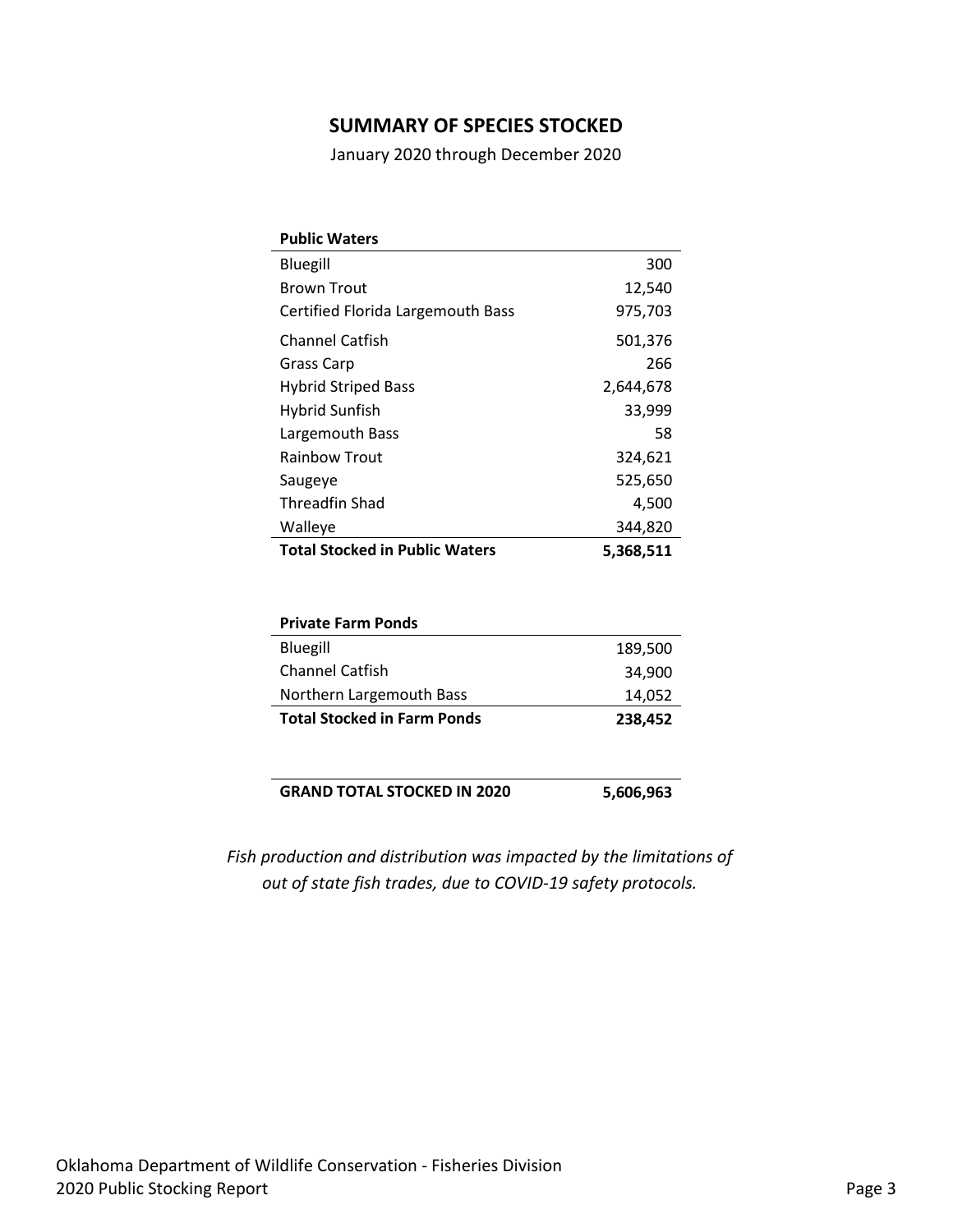#### <span id="page-3-0"></span>**PUBLIC STOCKINGS BY REGION**

<span id="page-3-1"></span>

| <b>CENTRAL REGION</b>   |                                              |               |               |          |
|-------------------------|----------------------------------------------|---------------|---------------|----------|
| <b>Water stocked</b>    | <b>Species</b>                               | <b>Number</b> | Size (in)     | County   |
| Chandler Lake           | Largemouth Bass                              | 58            | mature        | Lincoln  |
| Dustin City             | <b>Channel Catfish</b>                       | 1,734         | 7"            | Hughes   |
| Nichols Park, Henryetta | <b>Channel Catfish</b>                       | 1,513         | 7"            | Okfuskee |
| Okemah City             | <b>Certified FLMB</b>                        | 60,910        | $1.5 - 1.75"$ | Okfuskee |
| Okmulgee Kiddie #1      | Hybrid Sunfish                               | 200           | 5.5"          | Okmulgee |
| Okmulgee Kiddie #2      | Hybrid Sunfish                               | 200           | 5.5"          | Okmulgee |
| Prague                  | <b>Certified FLMB</b>                        | 19,670        | $1.5 - 1.75"$ | Lincoln  |
|                         | <b>Total Fish Stocked in Central Region:</b> | 84,285        |               |          |

<span id="page-3-2"></span>

| <b>EAST CENTRAL REGION</b>          |                                                   |               |            |          |
|-------------------------------------|---------------------------------------------------|---------------|------------|----------|
| Water stocked                       | <b>Species</b>                                    | <b>Number</b> | Size (in)  | County   |
| <b>Adair County Park</b>            | <b>Channel Catfish</b>                            | 975           | 9"         | Adair    |
| Illinois River-Lower                | <b>Brown Trout</b>                                | 8,000         | 6.5"       | Sequoyah |
| Illinois River-Lower                | <b>Brown Trout</b>                                | 1,794         | 9.4"       | Sequoyah |
| Illinois River-Lower                | <b>Rainbow Trout</b>                              | 129,925       | 10.6-11.8" | Sequoyah |
| Illinois River-Lower                | <b>Rainbow Trout</b>                              | 1,383         | 12"        | Sequoyah |
| Illinois River-Lower                | <b>Rainbow Trout</b>                              | 53            | $14 - 24"$ | Sequoyah |
| John Wells, Stigler City            | <b>Channel Catfish</b>                            | 4,930         | 7"         | Haskell  |
| Kids Fish Out                       | Hybrid Sunfish                                    | 50            | 6"         | Mcintosh |
| Onapa City                          | <b>Threadfin Shad</b>                             | 1,500         | $3 - 5"$   | Mcintosh |
| <b>Roland City (Garrison Creek)</b> | Threadfin shad                                    | 1,000         | $4 - 5"$   | Sequoyah |
| Sallisaw City (Brushy Lake)         | <b>Channel Catfish</b>                            | 14,420        | 7"         | Sequoyah |
| Taft                                | <b>Threadfin Shad</b>                             | 2,000         | $4 - 5"$   | Muskogee |
| Vian City Lake                      | <b>Channel Catfish</b>                            | 731           | 9"         | Sequoyah |
|                                     | <b>Total Fish Stocked in East Central Region:</b> | 166,761       |            |          |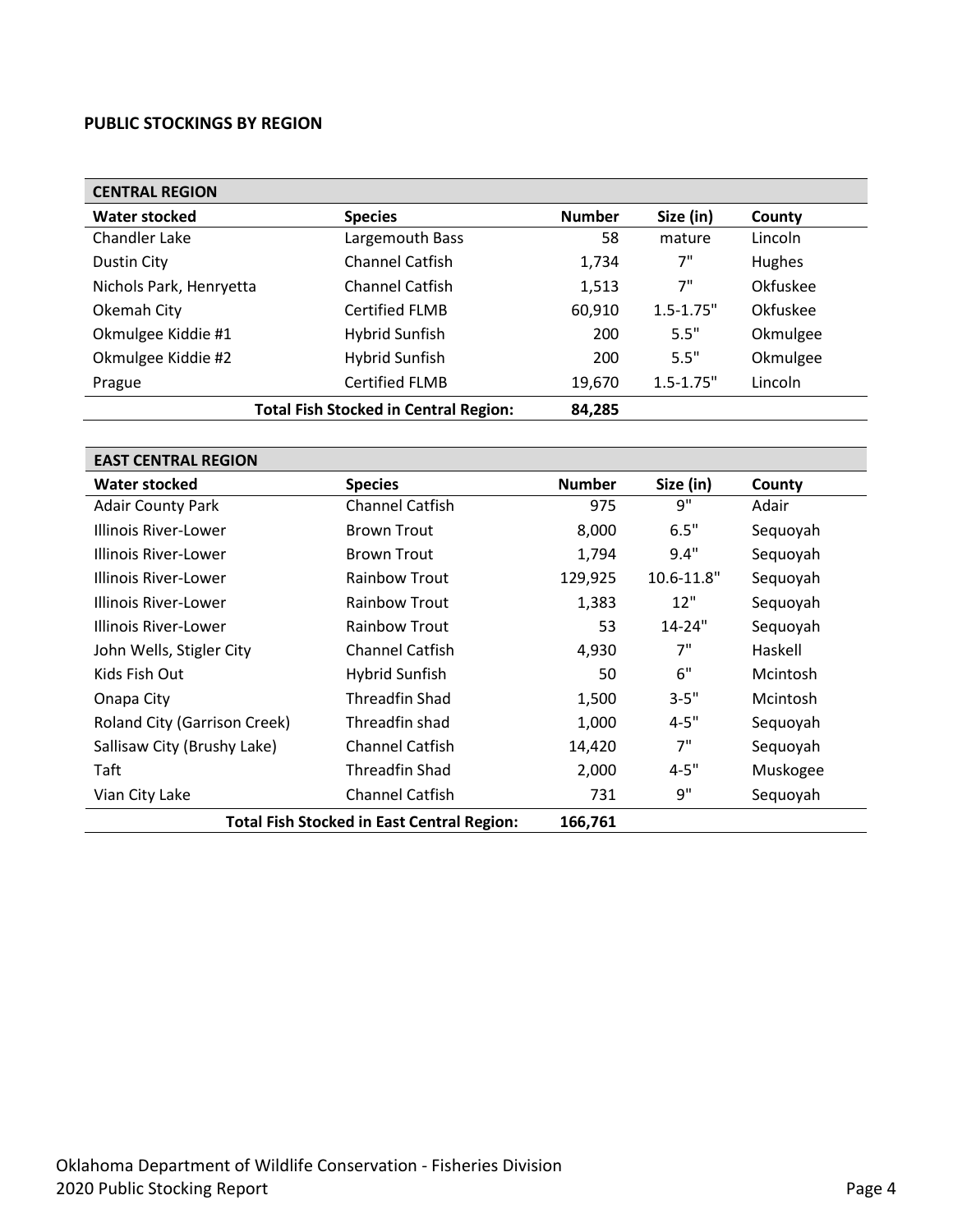<span id="page-4-0"></span>

| <b>NORTH CENTRAL REGION</b>     |                                                    |               |               |        |
|---------------------------------|----------------------------------------------------|---------------|---------------|--------|
| <b>Water stocked</b>            | <b>Species</b>                                     | <b>Number</b> | Size (in)     | County |
| <b>Birch</b>                    | <b>Hybrid Striped Bass</b>                         | 15,595        | 1.5"          | Osage  |
| Carl Blackwell                  | <b>Hybrid Striped Bass</b>                         | 33,712        | $1.5 - 1.75"$ | Payne  |
| <b>Cushing High School Pond</b> | Hybrid Sunfish                                     | 200           | $6 - 7"$      | Payne  |
| Kaw                             | Walleye                                            | 23,362        | 1.6"          | Kay    |
| Kaw                             | <b>Hybrid Striped Bass</b>                         | 102,341       | $1.25 - 1.5"$ | Kay    |
| Lone Chimney                    | <b>Certified FLMB</b>                              | 200           | 6"            | Payne  |
| <b>Marland Mansion Pond</b>     | <b>Hybrid Sunfish</b>                              | 50            | $6 - 7"$      | Kay    |
| Pawnee Bill Ranch               | <b>Hybrid Sunfish</b>                              | 200           | $6 - 7"$      | Pawnee |
| Perry CCC                       | <b>Rainbow Trout</b>                               | 9,680         | $10 - 14"$    | Noble  |
| Perry CCC                       | <b>Rainbow Trout</b>                               | 660           | 14-24"        | Noble  |
| Ponca City Lake                 | <b>Hybrid Striped Bass</b>                         | 8,100         | 2"            | Kay    |
| Skiatook                        | Walleye                                            | 107,898       | 1.5"          | Osage  |
| Skiatook                        | <b>Hybrid Striped Bass</b>                         | 103,600       | $1.25 - 1.5"$ | Osage  |
| Sooner Lake                     | <b>Certified FLMB</b>                              | 120,249       | 1.5"          | Noble  |
| Sooner Lake                     | Saugeye                                            | 216,400       | $1.25 - 1.5"$ | Noble  |
| Sooner Lake                     | <b>Hybrid Striped Bass</b>                         | 27,280        | 1.5"          | Noble  |
| <b>Willow Springs</b>           | Hybrid sunfish                                     | 45            | $6 - 7"$      | Kay    |
|                                 | <b>Total Fish Stocked in North Central Region:</b> | 769,572       |               |        |

<span id="page-4-1"></span>

| <b>NORTHEAST REGION</b>         |                                                |               |            |            |
|---------------------------------|------------------------------------------------|---------------|------------|------------|
| <b>Water stocked</b>            | <b>Species</b>                                 | <b>Number</b> | Size (in)  | County     |
| <b>Bixhoma</b>                  | <b>Certified FLMB</b>                          | 30,495        | 1.5"       | Wagoner    |
| <b>Bull Lake City of Vinita</b> | <b>Channel Catfish</b>                         | 1,513         | 7"         | Craig      |
| <b>Grand Lake</b>               | <b>Hybrid Striped Bass</b>                     | 38,002        | 1.5"       | Delaware   |
| <b>Grand Lake</b>               | <b>Certified FLMB</b>                          | 950           | mature     | Delaware   |
| Lee Lake                        | Hybrid Sunfish                                 | 820           | 6"         | Washington |
| Oologah                         | <b>Hybrid Striped Bass</b>                     | 2,020,000     | fry        | Rogers     |
| Oologah                         | Walleye                                        | 147,560       | 1.5"       | Rogers     |
| Sapulpa - Kelly Lane Park       | <b>Channel Catfish</b>                         | 280           | 8.2"       | Creek      |
| Sapulpa - Kelly Lane Park       | Hybrid Sunfish                                 | 1,000         | 6"         | Creek      |
| Turkey Mountain Pond B          | Hybrid Sunfish                                 | 550           | 6"         | Tulsa      |
| Turkey Mountain Pond C          | Hybrid Sunfish                                 | 100           | 6"         | Tulsa      |
| Veterans Park Pond, Jenks       | <b>Channel Catfish</b>                         | 280           | 8.2"       | Tulsa      |
| Veterans Park Pond, Jenks       | Hybrid Sunfish                                 | 1,281         | 6"         | Tulsa      |
| Veterans Park Pond, Jenks       | <b>Rainbow Trout</b>                           | 3,700         | $10 - 14"$ | Tulsa      |
| Veterans Park Pond, Jenks       | <b>Rainbow Trout</b>                           | 155           | 14-24"     | Tulsa      |
|                                 | <b>Total Fish Stocked in Northeast region:</b> | 2,246,686     |            |            |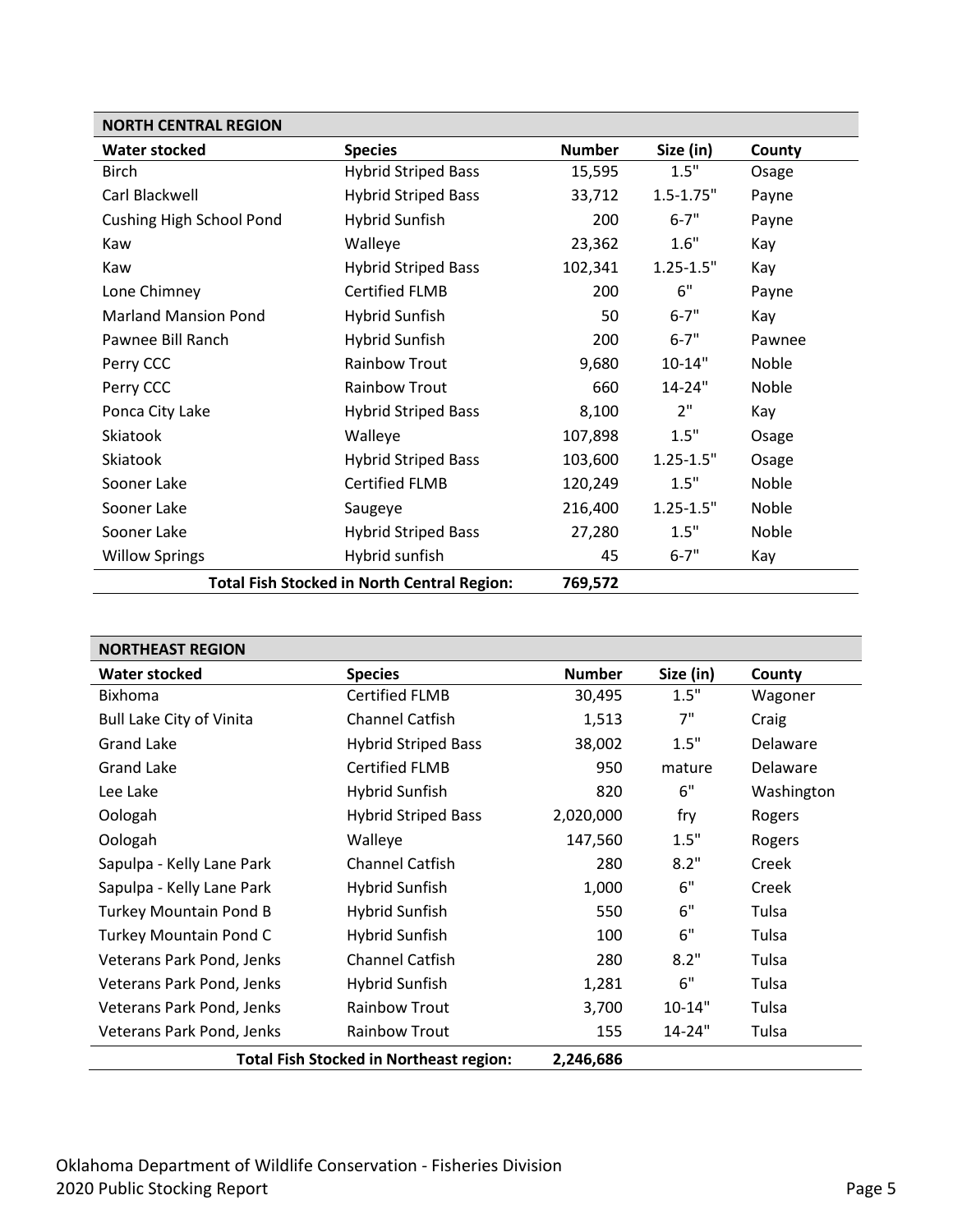<span id="page-5-0"></span>

| <b>NORTHWEST REGION</b>        |                            |               |            |                    |
|--------------------------------|----------------------------|---------------|------------|--------------------|
| <b>Water stocked</b>           | <b>Species</b>             | <b>Number</b> | Size (in)  | County             |
| <b>Acme Brick Pond</b>         | <b>Channel Catfish</b>     | 14,569        | 2"         | Custer             |
| <b>Acme Brick Pond</b>         | <b>Hybrid Sunfish</b>      | 250           | 6"         | Custer             |
| Alva City Hatfield Park        | Channel Catfish            | 100           | mature     | Woods              |
| Alva City Hatfield Park        | <b>Hybrid Sunfish</b>      | 515           | $6 - 7"$   | Woods              |
| American Horse                 | Channel Catfish            | 4,000         | 9"         | Blaine             |
| American Horse                 | Grass Carp                 | 150           | 12"        | Blaine             |
| <b>Beaver Dunes State Park</b> | Channel Catfish            | 2,611         | 2"         | <b>Beaver</b>      |
| <b>Black Kettle</b>            | Channel Catfish            | 3,184         | 8.2"       | Roger Mills        |
| <b>Boiling Springs</b>         | Channel Catfish            | 120           | 9"         | Woodward           |
| <b>Bonham Pond</b>             | <b>Hybrid Sunfish</b>      | 440           | $6 - 7"$   | Alfalfa            |
| Canton                         | <b>Hybrid Striped Bass</b> | 41,776        | 1.7"       | Blaine             |
| Canton                         | Channel Catfish            | 71,550        | 1.5"       | Blaine             |
| Chambers                       | <b>Channel Catfish</b>     | 1,680         | 8.2"       | <b>Beaver</b>      |
| Chambers                       | <b>Grass Carp</b>          | 30            | 12"        | Beaver             |
| <b>Crosslin Park Pond</b>      | <b>Channel Catfish</b>     | 6,800         | 2"         | Garfield           |
| <b>Crosslin Park Pond</b>      | Hybrid Sunfish             | 750           | $6 - 7"$   | Garfield           |
| Crystal Beach Lake             | Channel Catfish            | 900           | 9"         | Woodward           |
| Crystal Beach Lake             | <b>Hybrid Sunfish</b>      | 1,020         | $6 - 7"$   | Woodward           |
| Doby Springs                   | Channel Catfish            | 2,611         | 2"         | Harper             |
| Elmer                          | <b>Channel Catfish</b>     | 1,610         | 8.2"       | Kingfisher         |
| Enid Gov't. Springs            | Channel Catfish            | 3,400         | 2"         | Garfield           |
| Enid Gov't. Springs            | <b>Hybrid Sunfish</b>      | 1,000         | $6 - 7"$   | Garfield           |
| <b>Enid Meadow Lake</b>        | <b>Channel Catfish</b>     | 6,800         | 2"         | Garfield           |
| <b>Enid Meadow Lake</b>        | <b>Hybrid Sunfish</b>      | 1,000         | $6 - 7"$   | Garfield           |
| <b>Enid Water Works</b>        | Channel Catfish            | 3,400         | 2"         | Garfield           |
| <b>Enid Water Works</b>        | <b>Hybrid Sunfish</b>      | 250           | $6 - 7"$   | Garfield           |
| <b>Etling</b>                  | <b>Channel Catfish</b>     | 6,400         | 6.5"       | Cimarron           |
| <b>Etling</b>                  | Rainbow Trout              | 6,610         | $10 - 14"$ | Cimarron           |
| Etling                         | <b>Rainbow Trout</b>       | 370           | 14-24"     | Cimarron           |
| Foss                           | <b>Hybrid Striped Bass</b> | 44,632        | 1.7"       | Custer             |
| <b>Great Salt Plains</b>       | Channel Catfish            | 78,580        | 3"         | Alfalfa            |
| <b>Great Salt Plains</b>       | Saugeye                    | 86,850        | 1.25"      | Alfalfa            |
| Skipout                        | Channel Catfish            | 42,330        | 2"         | <b>Roger Mills</b> |
| Sunset Lake - Guymon           | <b>Channel Catfish</b>     | 14,314        | 2"         | Texas              |
| Sunset Lake - Guymon           | Hybrid sunfish             | 1,020         | $6 - 7"$   | Texas              |
| Sunset Lake - Guymon           | <b>Rainbow Trout</b>       | 5,250         | $10 - 14"$ | Texas              |
| Sunset Lake - Guymon           | Rainbow Trout              | 250           | 14-24"     | Texas              |
| <b>Turkey Foot</b>             | Channel Catfish            | 8,126         | 2"         | Garfield           |
| Vincent                        | Channel Catfish            | 6,400         | 6.5"       | Ellis              |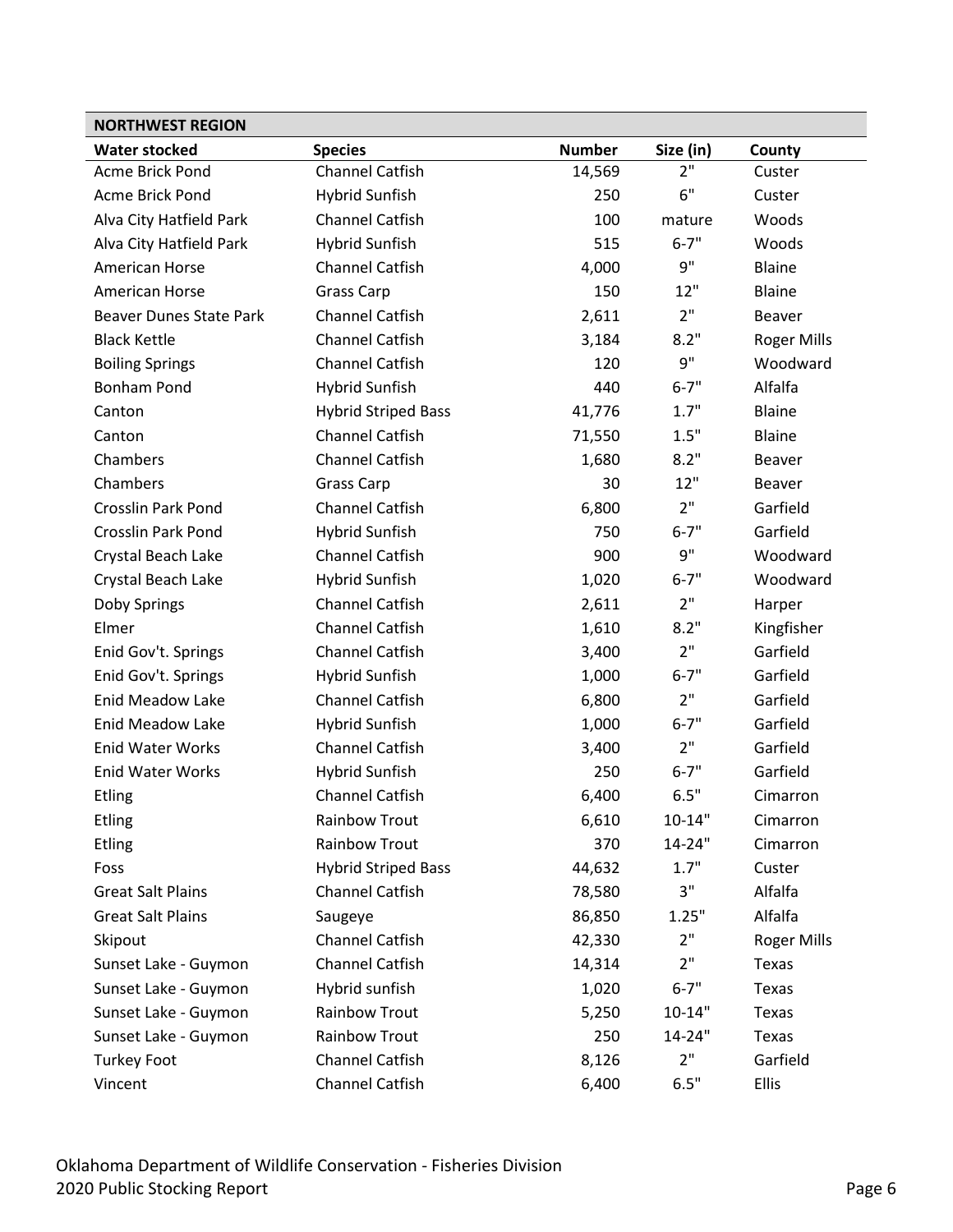| <b>NORTHWEST REGION</b>  |                                                |               |            |               |
|--------------------------|------------------------------------------------|---------------|------------|---------------|
| <b>Water stocked</b>     | <b>Species</b>                                 | <b>Number</b> | Size (in)  | County        |
| Watonga                  | <b>Rainbow Trout</b>                           | 13,485        | $10 - 14"$ | <b>Blaine</b> |
| Watonga                  | <b>Rainbow Trout</b>                           | 840           | $14 - 24"$ | <b>Blaine</b> |
| Weatherford Fishing Hole | <b>Channel Catfish</b>                         | 5.644         | 2"         | Custer        |
| Woodward Ag. Lake        | <b>Channel Catfish</b>                         | 2,000         | q"         | Woodward      |
|                          | <b>Total Fish Stocked in Northwest region:</b> | 493,617       |            |               |

<span id="page-6-0"></span>

| <b>OKC REGION</b>              |                            |               |            |           |
|--------------------------------|----------------------------|---------------|------------|-----------|
| <b>Water stocked</b>           | <b>Species</b>             | <b>Number</b> | Size (in)  | County    |
| Bickham & Rudkin, Edmond       | <b>Channel Catfish</b>     | 200           | 14"        | Oklahoma  |
| Bickham & Rudkin, Edmond       | <b>Grass Carp</b>          | 3             | 12"        | Oklahoma  |
| <b>Buck Thomas, Moore</b>      | <b>Channel Catfish</b>     | 400           | 12"        | Cleveland |
| <b>Buck Thomas, Moore</b>      | <b>Grass Carp</b>          | 3             | 12"        | Cleveland |
| <b>Buck Thomas, Moore</b>      | <b>Hybrid Sunfish</b>      | 200           | 5"         | Cleveland |
| Choctaw-Ten Acre               | <b>Channel Catfish</b>     | 200           | 14"        | Oklahoma  |
| Choctaw-Ten Acre               | <b>Hybrid Sunfish</b>      | 400           | 6"         | Oklahoma  |
| Crystal Lake (OKC)             | <b>Channel Catfish</b>     | 300           | 7"         | Oklahoma  |
| Crystal Lake (OKC)             | <b>Hybrid Sunfish</b>      | 721           | $2 - 5"$   | Oklahoma  |
| Dolese Park Pond               | <b>Channel Catfish</b>     | 300           | 12"        | Oklahoma  |
| Dolese Park Pond               | <b>Hybrid Sunfish</b>      | 1,337         | $2 - 5"$   | Oklahoma  |
| Dolese Park Pond               | <b>Rainbow Trout</b>       | 4,860         | $10 - 14"$ | Oklahoma  |
| Dolese Park Pond               | <b>Rainbow Trout</b>       | 254           | 14-24"     | Oklahoma  |
| Eagle Lake, Del City           | <b>Hybrid Striped Bass</b> | 630           | 1.75"      | Oklahoma  |
| Eagle Lake, Del City           | <b>Channel Catfish</b>     | 1,715         | 8.2"       | Oklahoma  |
| Edwards Park Pond (OKC)        | <b>Channel Catfish</b>     | 300           | 7"         | Oklahoma  |
| Edwards Park Pond (OKC)        | <b>Hybrid Sunfish</b>      | 886           | $2 - 5"$   | Oklahoma  |
| El Reno - Southern Hills North | <b>Hybrid Sunfish</b>      | 650           | $5 - 6"$   | Canadian  |
| El Reno - Southern Hills South | <b>Hybrid Sunfish</b>      | 450           | $5 - 6"$   | Canadian  |
| Elmoore City Lake              | <b>Channel Catfish</b>     | 2,492         | 7"         | Garvin    |
| Griffin Park, Norman           | <b>Channel Catfish</b>     | 225           | $12 - 15"$ | Oklahoma  |
| Griffin Park, Norman           | Grass Carp                 | 5             | 12"        | Oklahoma  |
| <b>Guthrie - Mineral Wells</b> | <b>Hybrid Sunfish</b>      | 873           | $2 - 6"$   | Logan     |
| H.B. Parsons Fish Hatchery     | <b>Channel Catfish</b>     | 40,504        | 1.5"       | Oklahoma  |
| Heritage Park Pond (Harrah)    | <b>Hybrid Sunfish</b>      | 825           | $5 - 6"$   | Oklahoma  |
| <b>Highland Park, Guthrie</b>  | <b>Hybrid Sunfish</b>      | 100           | 5.5"       | Oklahoma  |
| Jones - Batty Mulhausen Park   | <b>Channel Catfish</b>     | 200           | 14"        | Oklahoma  |
| Jones - Batty Mulhausen Park   | <b>Hybrid Sunfish</b>      | 500           | $2 - 6"$   | Oklahoma  |
| Kids Lake (OKC)                | <b>Channel Catfish</b>     | 3,400         | 6"         | Oklahoma  |
| Kids Lake (OKC)                | <b>Hybrid Sunfish</b>      | 1,041         | $1 - 4"$   | Oklahoma  |
| Kitchen Lake (OKC)             | <b>Channel Catfish</b>     | 3,100         | 6"         | Cleveland |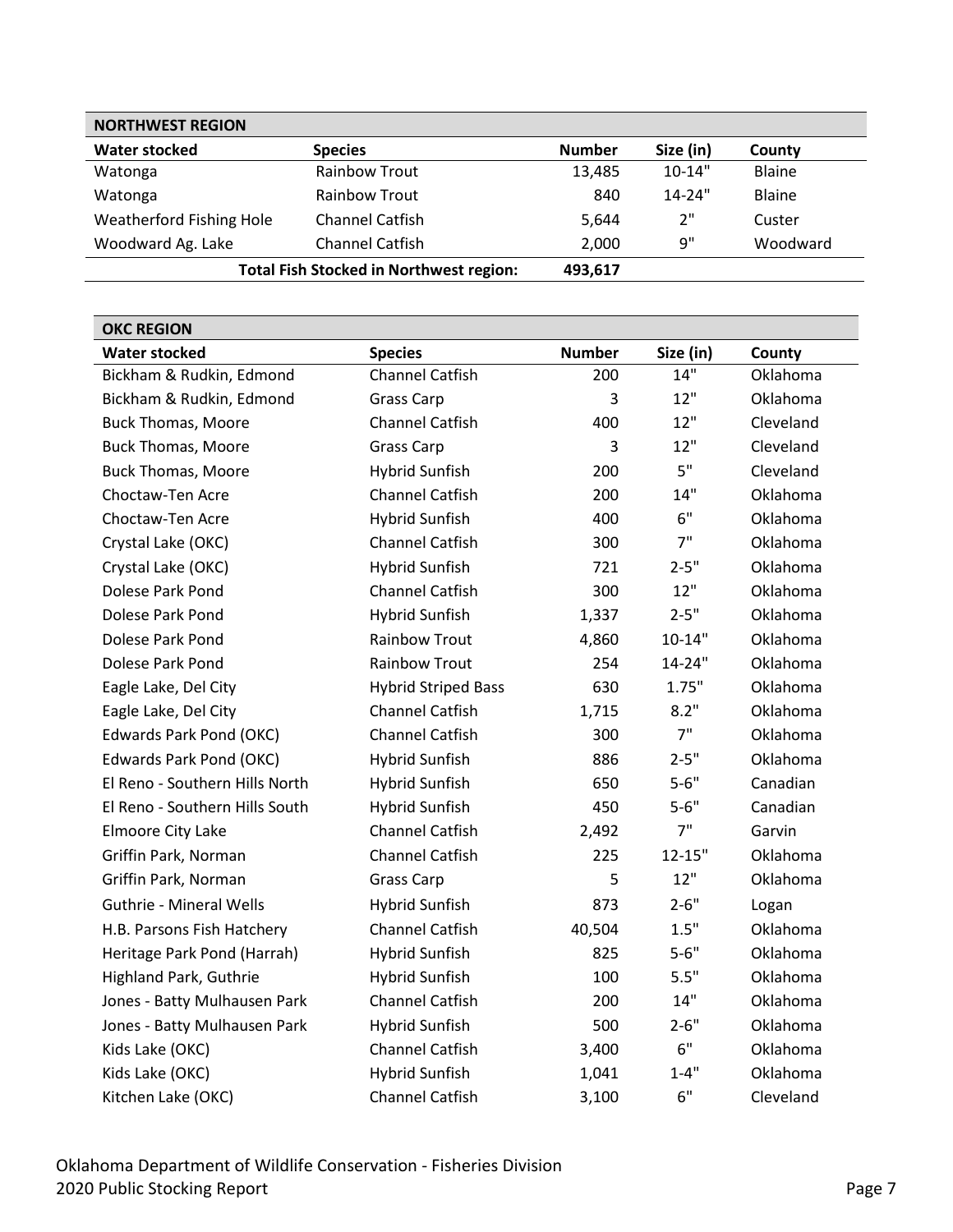| <b>OKC REGION</b>                                   |                        |               |               |           |
|-----------------------------------------------------|------------------------|---------------|---------------|-----------|
| <b>Water stocked</b>                                | <b>Species</b>         | <b>Number</b> | Size (in)     | County    |
| Kitchen Lake (OKC)                                  | Hybrid Sunfish         | 417           | $1 - 4"$      | Cleveland |
| Langston                                            | <b>Channel Catfish</b> | 10,302        | 7"            | Logan     |
| Legion Park Pond, El Reno                           | <b>Hybrid Sunfish</b>  | 648           | $5 - 6"$      | Canadian  |
| Midwest City-Soldier Creek                          | Hybrid Sunfish         | 400           | 6"            | Oklahoma  |
| Mitch Park Pond, Edmond                             | <b>Channel Catfish</b> | 100           | 12"           | Oklahoma  |
| Mitch Park Pond, Edmond                             | <b>Grass Carp</b>      | 3             | 12"           | Oklahoma  |
| NE Lions Park, Norman                               | <b>Channel Catfish</b> | 480           | $12 - 15"$    | Oklahoma  |
| NE Lions Park, Norman                               | <b>Hybrid Sunfish</b>  | 500           | $2 - 6"$      | Oklahoma  |
| Route 66 Park Pond A                                | <b>Channel Catfish</b> | 500           | 7"            | Canadian  |
| Route 66 Park Pond A                                | Hybrid Sunfish         | 2,447         | $1 - 4"$      | Canadian  |
| South Lake Park East (OKC)                          | <b>Channel Catfish</b> | 300           | 12"           | Cleveland |
| South Lake Park East (OKC)                          | Hybrid Sunfish         | 1,117         | $2 - 5"$      | Cleveland |
| South Lake Park West (OKC)                          | <b>Channel Catfish</b> | 100           | 7"            | Cleveland |
| South Lake Park West (OKC)                          | Hybrid Sunfish         | 2,592         | $2 - 5"$      | Cleveland |
| <b>Stanley Draper</b>                               | <b>Channel Catfish</b> | 2,100         | 7"            | Cleveland |
| Thunderbird                                         | <b>Certified FLMB</b>  | 99,286        | 1.5"          | Cleveland |
| Thunderbird                                         | Saugeye                | 119,480       | $1.5 - 1.75"$ | Cleveland |
| Welch Park Pond, Yukon                              | <b>Grass Carp</b>      | 3             | 12"           | Canadian  |
| Welch Park Pond, Yukon                              | <b>Hybrid Sunfish</b>  | 500           | $2 - 6"$      | Canadian  |
| Wildhorse Park Pond, Mustang                        | Hybrid Sunfish         | 1,905         | $5 - 6"$      | Canadian  |
| <b>Wiley Post</b>                                   | <b>Channel Catfish</b> | 10,416        | 7"            | Garvin    |
| <b>Total Fish Stocked in OKC region:</b><br>320,670 |                        |               |               |           |

<span id="page-7-0"></span>

| <b>SOUTH CENTRAL REGION</b> |                                                    |               |            |              |
|-----------------------------|----------------------------------------------------|---------------|------------|--------------|
| <b>Water stocked</b>        | <b>Species</b>                                     | <b>Number</b> | Size (in)  | County       |
| Ardmore City                | <b>Certified FLMB</b>                              | 30,834        | 1.5"       | Carter       |
| Ardmore Kids Pond           | <b>Channel Catfish</b>                             | 100           | 9"         | Carter       |
| Ardmore Kids Pond           | Hybrid Sunfish                                     | 200           | 6"         | Carter       |
| <b>Blue River</b>           | <b>Channel Catfish</b>                             | 4,808         | $10-14"$   | Johnston     |
| <b>Blue River</b>           | <b>Channel Catfish</b>                             | 4,079         | $16 - 18"$ | Johnston     |
| <b>Blue River</b>           | <b>Rainbow Trout</b>                               | 772           | $14 - 24"$ | Johnston     |
| <b>Blue River</b>           | <b>Rainbow Trout</b>                               | 50,926        | $9 - 11"$  | Johnston     |
| Madill City Lake            | <b>Channel Catfish</b>                             | 949           | 9"         | Marshall     |
| McGee Creek                 | <b>Certified FLMB</b>                              | 100,187       | 1.5"       | Atoka        |
| Murray                      | Certified FLMB                                     | 100,196       | 1.5"       | Carter       |
| Texoma                      | <b>Certified FLMB</b>                              | 61,230        | 1.5"       | <b>Bryan</b> |
| Texoma                      | <b>Channel Catfish</b>                             | 46,812        | 1.5"       | <b>Bryan</b> |
| <b>Wintersmith Park</b>     | <b>Channel Catfish</b>                             | 521           | 9"         | Pontotoc     |
|                             | <b>Total Fish Stocked in South Central region:</b> | 634,843       |            |              |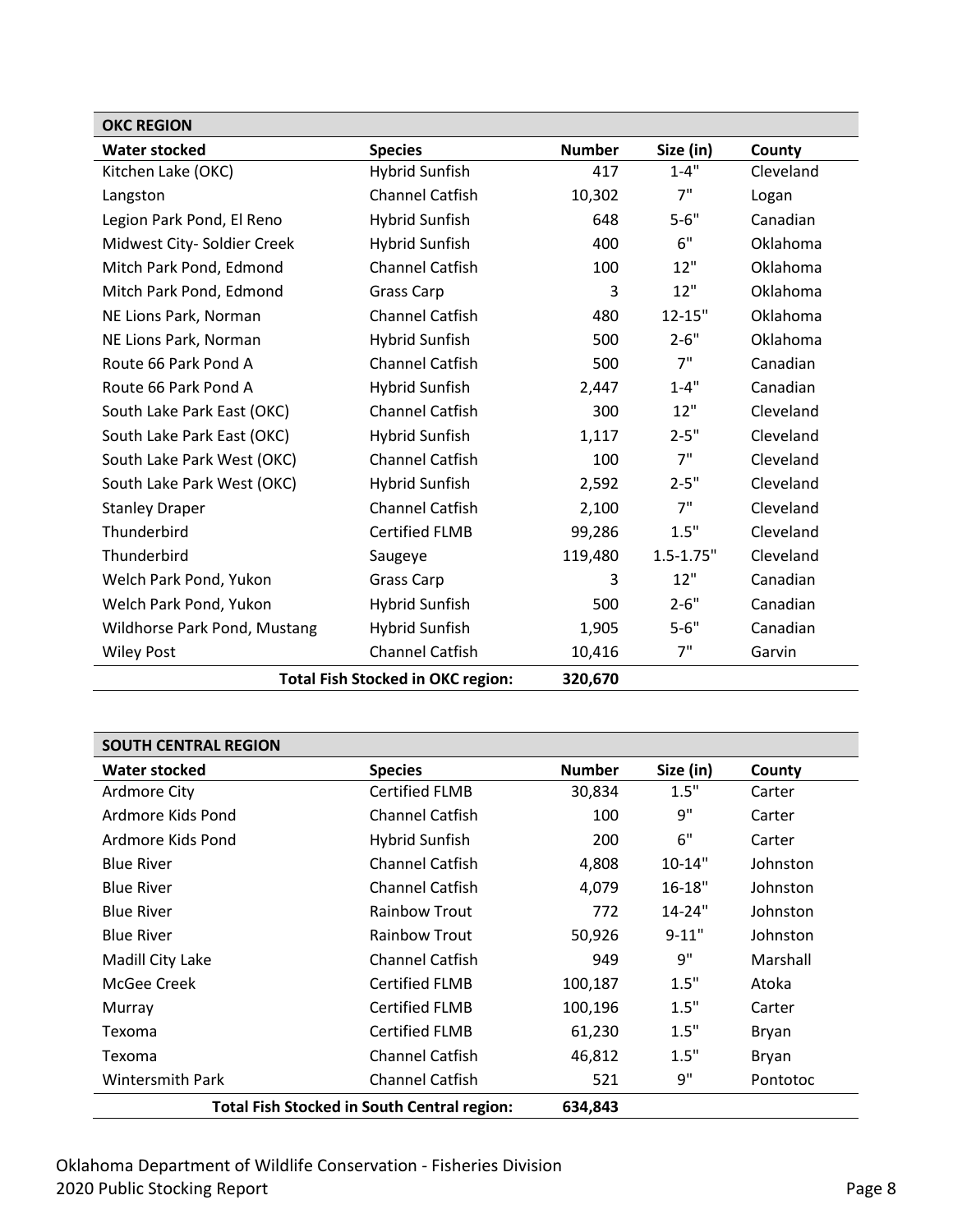<span id="page-8-0"></span>

| <b>SOUTHEAST REGION</b>     |                                                |               |            |                  |
|-----------------------------|------------------------------------------------|---------------|------------|------------------|
| Water stocked               | <b>Species</b>                                 | <b>Number</b> | Size (in)  | County           |
| <b>Boswell State Park</b>   | <b>Channel Catfish</b>                         | 450           | 9"         | Choctaw          |
| Carlton                     | <b>Channel Catfish</b>                         | 2,011         | 9"         | Latimer          |
| Clayton Lake State Park     | <b>Channel Catfish</b>                         | 2,528         | 9"         | Pushmataha       |
| Coon Creek                  | <b>Channel Catfish</b>                         | 1,264         | 9"         | Latimer          |
| <b>Fourche Maline River</b> | <b>Rainbow Trout</b>                           | 196           | $14 - 24"$ | Latimer          |
| <b>Fourche Maline River</b> | <b>Rainbow Trout</b>                           | 4,312         | $9 - 11"$  | Latimer          |
| James Collins WMA Ponds     | Bluegill                                       | 300           | $3 - 5"$   | Pittsburg        |
| James Collins WMA Ponds     | <b>Channel Catfish</b>                         | 280           | 9"         | Pittsburg        |
| Mt Fork River               | <b>Brown Trout</b>                             | 1,946         | 9"         | <b>McCurtain</b> |
| Mt Fork River               | <b>Rainbow Trout</b>                           | 2,226         | $14 - 24"$ | <b>McCurtain</b> |
| Mt Fork River               | <b>Rainbow Trout</b>                           | 78,854        | $9 - 11"$  | <b>McCurtain</b> |
| Nanih Waiya                 | <b>Certified FLMB</b>                          | 30,866        | 1.5"       | Pushmataha       |
| Ozzie Cobb                  | <b>Certified FLMB</b>                          | 30,011        | 1.5"       | Pushmataha       |
| Sardis                      | <b>Certified FLMB</b>                          | 130,261       | 1.5"       | Pushmataha       |
| Wayne Wallace               | <b>Channel Catfish</b>                         | 3,514         | 9"         | Latimer          |
|                             | <b>Total Fish Stocked in Southeast region:</b> | 289,019       |            |                  |

<span id="page-8-1"></span>

| <b>SOUTHWEST REGION</b>       |                        |               |           |          |
|-------------------------------|------------------------|---------------|-----------|----------|
| <b>Water stocked</b>          | <b>Species</b>         | <b>Number</b> | Size (in) | County   |
| Ackley Park, Elk City         | <b>Channel Catfish</b> | 50            | 12"       | Beckham  |
| Ackley Park, Elk City         | <b>Hybrid Sunfish</b>  | 1,400         | $4 - 6"$  | Beckham  |
| Altus Lugert                  | <b>Channel Catfish</b> | 19,842        | $6 - 7"$  | Greer    |
| Altus Lugert                  | Walleye                | 66,000        | 1.5"      | Greer    |
| Burtschi                      | <b>Channel Catfish</b> | 1,300         | 9"        | Grady    |
| Cyril Park Pond               | <b>Channel Catfish</b> | 200           | 9"        | Caddo    |
| Cyril Park Pond               | Grass Carp             | 8             | 12"       | Caddo    |
| Cyril Park Pond               | <b>Hybrid Sunfish</b>  | 200           | 6"        | Caddo    |
| Doc Hollis                    | <b>Channel Catfish</b> | 700           | 9"        | Greer    |
| Doc Hollis                    | Grass Carp             | 25            | 22"       | Greer    |
| Elk City                      | <b>Channel Catfish</b> | 2,400         | 7"        | Beckham  |
| Elmer Thomas Park, Lake Helen | <b>Channel Catfish</b> | 267           | 14"       | Comanche |
| Elmer Thomas Park, Lake Helen | <b>Channel Catfish</b> | 1,600         | 9"        | Comanche |
| Elmer Thomas Park, Lake Helen | <b>Hybrid Sunfish</b>  | 660           | 7"        | Comanche |
| <b>Elmer Thomas WMWR</b>      | <b>Certified FLMB</b>  | 60,218        | 1.5"      | Comanche |
| <b>Elmer Thomas WMWR</b>      | Channel Catfish        | 12,000        | 6.5"      | Comanche |
| <b>Fletcher Pond</b>          | <b>Channel Catfish</b> | 100           | 9"        | Comanche |
| <b>Fletcher Pond</b>          | Grass Carp             | 3             | 12"       | Comanche |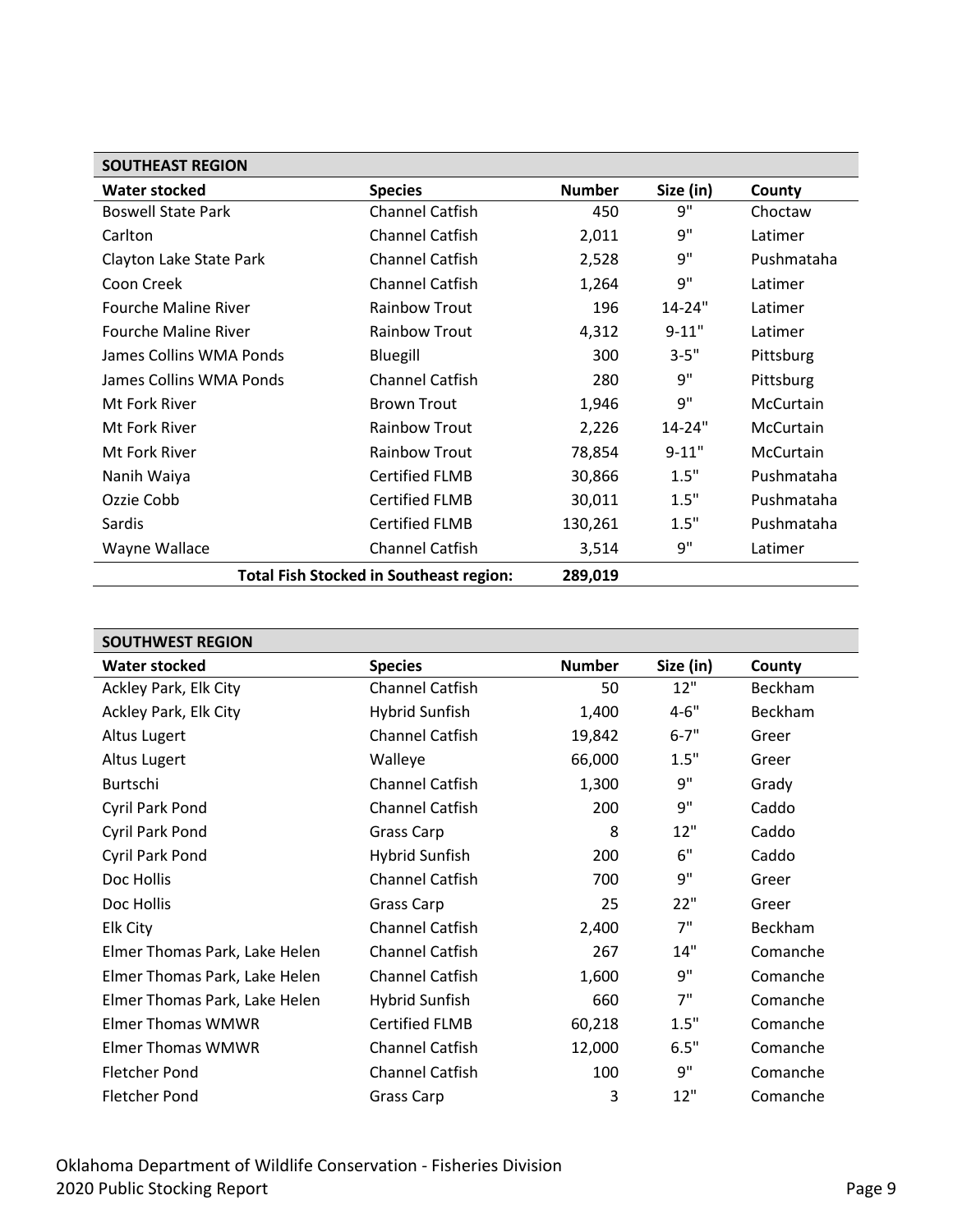| <b>SOUTHWEST REGION</b>   |                                                |               |               |           |  |
|---------------------------|------------------------------------------------|---------------|---------------|-----------|--|
| <b>Water stocked</b>      | <b>Species</b>                                 | <b>Number</b> | Size (in)     | County    |  |
| <b>Fletcher Pond</b>      | <b>Hybrid Sunfish</b>                          | 200           | 6"            | Comanche  |  |
| Ft. Cobb                  | <b>Hybrid Striped Bass</b>                     | 41,040        | 1.5"          | Caddo     |  |
| Geronimo City Park Pond   | <b>Channel Catfish</b>                         | 300           | 9"            | Comanche  |  |
| Geronimo City Park Pond   | <b>Hybrid Sunfish</b>                          | 200           | 6"            | Comanche  |  |
| Hall                      | <b>Channel Catfish</b>                         | 360           | 9"            | Harmon    |  |
| Hall                      | Grass Carp                                     | 23            | 22"           | Harmon    |  |
| Hinton City Lake          | <b>Channel Catfish</b>                         | 400           | 9"            | Caddo     |  |
| Liberty Lake Park, Lawton | <b>Channel Catfish</b>                         | 125           | 9"            | Comanche  |  |
| Liberty Lake Park, Lawton | Hybrid Sunfish                                 | 200           | 6"            | Comanche  |  |
| <b>Medicine Creek</b>     | <b>Channel Catfish</b>                         | 267           | 14"           | Comanche  |  |
| <b>Medicine Creek</b>     | <b>Channel Catfish</b>                         | 1,450         | 9"            | Comanche  |  |
| <b>Medicine Creek</b>     | <b>Hybrid Sunfish</b>                          | 1,364         | 7"            | Comanche  |  |
| <b>Medicine Creek</b>     | <b>Rainbow Trout</b>                           | 9,879         | $10 - 14"$    | Comanche  |  |
| <b>Medicine Creek</b>     | <b>Rainbow Trout</b>                           | 776           | 14-24"        | Comanche  |  |
| Red Rock Canyon           | <b>Channel Catfish</b>                         | 100           | 9"            | Caddo     |  |
| Skyline Pond              | <b>Grass Carp</b>                              | 10            | 12"           | Comanche  |  |
| Skyline Pond              | <b>Hybrid Sunfish</b>                          | 125           | 6"            | Comanche  |  |
| Sultan Park, Walters      | <b>Channel Catfish</b>                         | 225           | 9"            | Cotton    |  |
| <b>Tom Steed</b>          | <b>Hybrid Striped Bass</b>                     | 64,050        | $1.5 - 1.75"$ | Kiowa     |  |
| Vanderwork                | <b>Channel Catfish</b>                         | 714           | 7"            | Washita   |  |
| Waurika                   | <b>Hybrid Striped Bass</b>                     | 103,920       | $1.5 - 1.75"$ | Jefferson |  |
| Waurika                   | Saugeye                                        | 102,920       | $1.5 - 1.75"$ | Jefferson |  |
|                           | <b>Total Fish Stocked in Southwest region:</b> | 495,621       |               |           |  |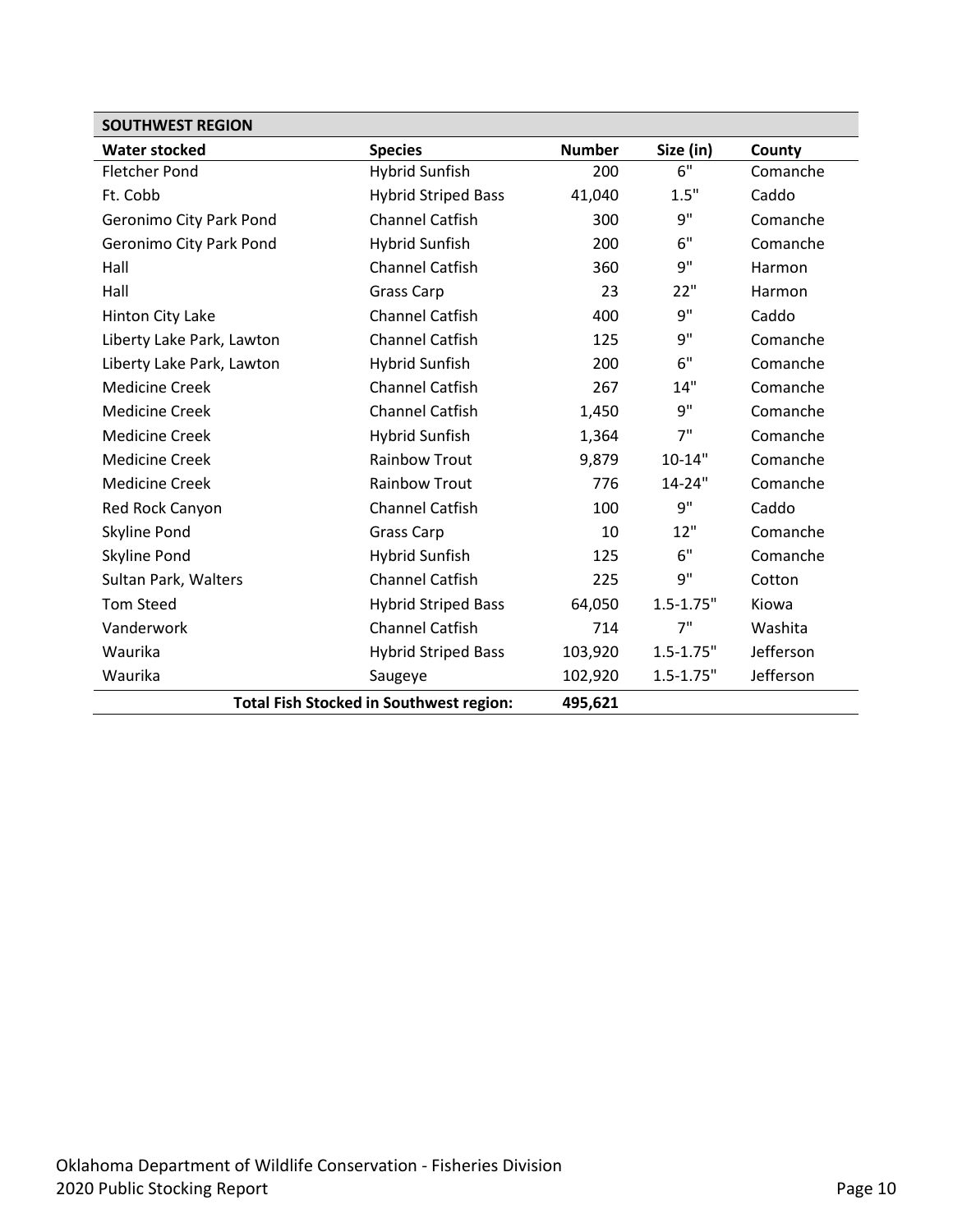#### <span id="page-10-0"></span>**PUBLIC STOCKINGS BY SPECIES**

<span id="page-10-1"></span>

| <b>BLUEGILL</b>                |               |           |           |           |
|--------------------------------|---------------|-----------|-----------|-----------|
| <b>Water Stocked</b>           | <b>Number</b> | Size (In) | County    | Region    |
| James Collins WMA Ponds        | 300           | $3 - 5"$  | Pittsburg | Southeast |
| <b>Total bluegill stocked:</b> | 300           |           |           |           |

<span id="page-10-2"></span>

| <b>BROWN TROUT</b>                |               |           |           |              |
|-----------------------------------|---------------|-----------|-----------|--------------|
| <b>Water Stocked</b>              | <b>Number</b> | Size (In) | County    | Region       |
| Illinois River-Lower              | 8.000         | 6.5"      | Sequoyah  | East Central |
| Illinois River-Lower              | 1.794         | 9.4"      | Seguoyah  | East Central |
| Mt Fork River                     | 1.946         | 9"        | McCurtain | Southeast    |
| <b>Total Brown trout stocked:</b> | 11.740        |           |           |              |

<span id="page-10-3"></span>

| <b>CERTIFIED FLORIDA LARGEMOUTH BASS</b>    |               |               |            |               |
|---------------------------------------------|---------------|---------------|------------|---------------|
| <b>Water Stocked</b>                        | <b>Number</b> | Size (In)     | County     | <b>Region</b> |
| Arbuckle                                    | 100,140       | 1.5"          | Murray     | South central |
| Ardmore City                                | 30,834        | 1.5"          | Carter     | South central |
| <b>Bixhoma</b>                              | 30,495        | 1.5"          | Wagoner    | Northeast     |
| <b>Elmer Thomas WMWR</b>                    | 60,218        | 1.5"          | Comanche   | Southwest     |
| <b>Grand Lake</b>                           | 950           | mature        | Delaware   | Northeast     |
| Lone Chimney                                | 200           | 6"            | Payne      | North Central |
| McGee Creek                                 | 100,187       | 1.5"          | Atoka      | South central |
| Murray                                      | 100,196       | 1.5"          | Carter     | South central |
| Nanih Waiya                                 | 30,866        | 1.5"          | Pushmataha | Southeast     |
| Okemah City                                 | 60,910        | $1.5 - 1.75"$ | Okfuskee   | Central       |
| Ozzie Cobb                                  | 30,011        | 1.5"          | Pushmataha | Southeast     |
| Prague                                      | 19,670        | $1.5 - 1.75"$ | Lincoln    | Central       |
| Sardis                                      | 130,261       | 1.5"          | Pushmataha | Southeast     |
| Sooner Lake                                 | 120,249       | 1.5"          | Noble      | North Central |
| Texoma, Bryan Co.                           | 61,230        | 1.5"          | Bryan      | South central |
| Thunderbird                                 | 99,286        | 1.5"          | Cleveland  | ОКС           |
| <b>Total Certified Florida LMB Stocked:</b> | 975,703       |               |            |               |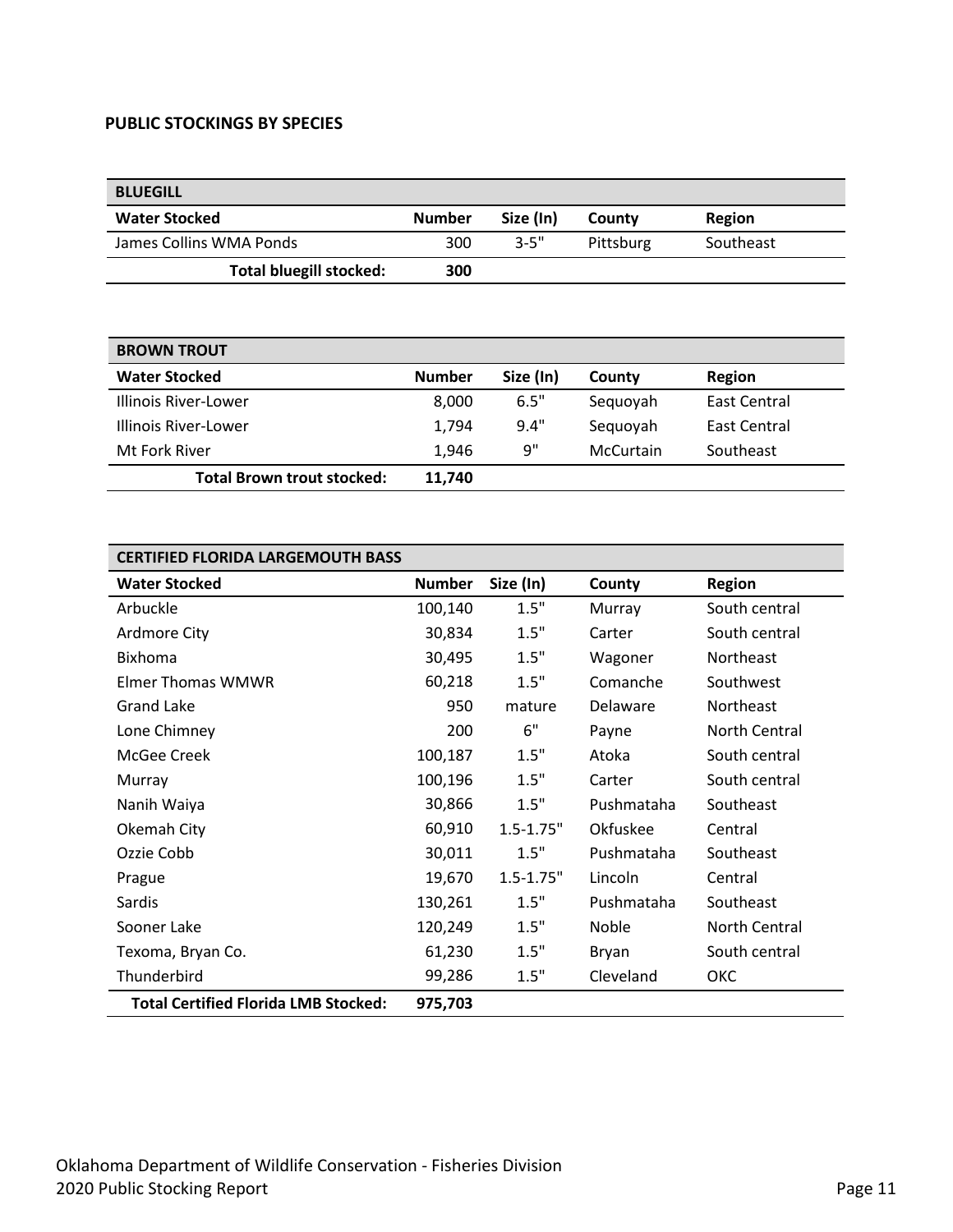<span id="page-11-0"></span>

| <b>CHANNEL CATFISH</b>          |               |            |                    |                     |
|---------------------------------|---------------|------------|--------------------|---------------------|
| <b>Water Stocked</b>            | <b>Number</b> | Size (In)  | County             | <b>Region</b>       |
| 45th Infantry Memorial Park     | 521           | 9"         | Coal               | South central       |
| Ackley Park, Elk City           | 50            | 12"        | Beckham            | Southwest           |
| <b>Acme Brick Pond</b>          | 14,569        | 2"         | Custer             | Northwest           |
| <b>Adair County Park</b>        | 975           | 9"         | Adair              | <b>East Central</b> |
| Altus Lugert                    | 19,842        | $6 - 7"$   | Greer              | Southwest           |
| Alva City Hatfield Park         | 100           | mature     | Woods              | Northwest           |
| American Horse                  | 4,000         | 9"         | Blaine             | Northwest           |
| Ardmore Kids Pond               | 100           | 9"         | Carter             | South central       |
| <b>Beaver Dunes State Park</b>  | 2,611         | 2"         | <b>Beaver</b>      | Northwest           |
| Bickham & Rudkin, Edmond        | 200           | 14"        | Oklahoma           | ОКС                 |
| <b>Black Kettle</b>             | 3,184         | 8.2"       | <b>Roger Mills</b> | Northwest           |
| <b>Blue River</b>               | 4,808         | $10 - 14"$ | Johnston           | South central       |
| <b>Blue River</b>               | 4,079         | $16 - 18"$ | Johnston           | South central       |
| <b>Boiling Springs</b>          | 120           | 9"         | Woodward           | Northwest           |
| <b>Boswell State Park</b>       | 450           | 9"         | Choctaw            | Southeast           |
| <b>Buck Thomas, Moore</b>       | 400           | 12"        | Cleveland          | ОКС                 |
| <b>Bull Lake City of Vinita</b> | 1,513         | 7"         | Craig              | Northeast           |
| Burtschi                        | 1,300         | 9"         | Grady              | Southwest           |
| Canton                          | 71,550        | 1.5"       | Blaine             | Northwest           |
| Carlton                         | 2,011         | 9"         | Latimer            | Southeast           |
| Chambers                        | 1,680         | 8.2"       | Beaver             | Northwest           |
| Choctaw-Ten Acre                | 200           | 14"        | Oklahoma           | ОКС                 |
| Clayton Lake State Park         | 2,528         | 9"         | Pushmataha         | Southeast           |
| Coon Creek                      | 1,264         | 9"         | Latimer            | Southeast           |
| <b>Crosslin Park Pond</b>       | 6,800         | 2"         | Garfield           | Northwest           |
| Crystal Beach Lake              | 900           | 9"         | Woodward           | Northwest           |
| Crystal Lake (OKC)              | 300           | 7"         | Oklahoma           | ОКС                 |
| Cyril Park Pond                 | 200           | 9"         | Caddo              | Southwest           |
| Doby Springs                    | 2,611         | 2"         | Harper             | Northwest           |
| Doc Hollis                      | 700           | 9"         | Greer              | Southwest           |
| Dolese Park Pond                | 300           | 12"        | Oklahoma           | ОКС                 |
| Dustin City                     | 1,734         | 7"         | Hughes             | Central             |
| Eagle Lake, Del City            | 1,715         | 8.2"       | Oklahoma           | ОКС                 |
| Edwards Park Pond (OKC)         | 300           | 7"         | Oklahoma           | ОКС                 |
| Elk City                        | 2,400         | 7"         | Beckham            | Southwest           |
| Elmer                           | 1,610         | 8.2"       | Kingfisher         | Northwest           |
| Elmer Thomas Park, Lake Helen   | 267           | 14"        | Comanche           | Southwest           |
| Elmer Thomas Park, Lake Helen   | 1,600         | 9"         | Comanche           | Southwest           |
| <b>Elmer Thomas WMWR</b>        | 12,000        | 6.5"       | Comanche           | Southwest           |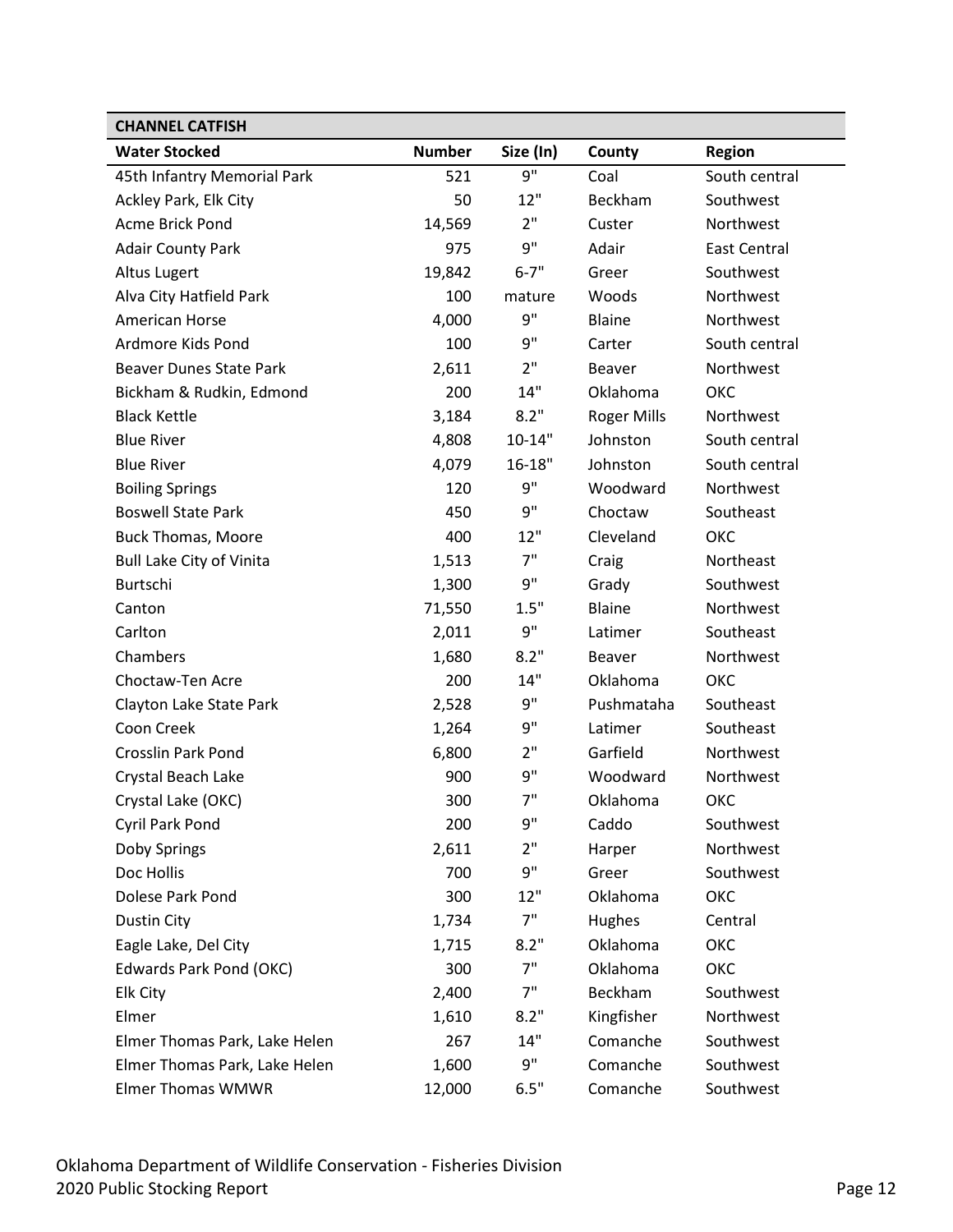| <b>CHANNEL CATFISH</b>       |               |            |             |                     |
|------------------------------|---------------|------------|-------------|---------------------|
| <b>Water Stocked</b>         | <b>Number</b> | Size (In)  | County      | <b>Region</b>       |
| Elmoore City Lake            | 2,492         | 7"         | Garvin      | ОКС                 |
| Enid Gov't. Springs          | 3,400         | 2"         | Garfield    | Northwest           |
| <b>Enid Meadow Lake</b>      | 6,800         | 2"         | Garfield    | Northwest           |
| <b>Enid Water Works</b>      | 3,400         | 2"         | Garfield    | Northwest           |
| <b>Etling</b>                | 6,400         | 6.5"       | Cimarron    | Northwest           |
| <b>Fletcher Pond</b>         | 100           | 9"         | Comanche    | Southwest           |
| Geronimo City Park Pond      | 300           | 9"         | Comanche    | Southwest           |
| <b>Great Salt Plains</b>     | 78,580        | 3"         | Alfalfa     | Northwest           |
| Griffin Park, Norman         | 225           | $12 - 15"$ | Oklahoma    | ОКС                 |
| H.B. Parsons Fish Hatchery   | 40,504        | 1.5"       | Oklahoma    | ОКС                 |
| Hall                         | 360           | 9"         | Harmon      | Southwest           |
| Hinton City Lake             | 400           | 9"         | Caddo       | Southwest           |
| James Collins WMA Ponds      | 280           | 9"         | Pittsburg   | Southeast           |
| John Wells, Stigler City     | 4,930         | 7"         | Haskell     | <b>East Central</b> |
| Jones - Batty Mulhausen Park | 200           | 14"        | Oklahoma    | ОКС                 |
| Kids Lake (OKC)              | 3,400         | 6"         | Oklahoma    | ОКС                 |
| Kitchen Lake (OKC)           | 3,100         | 6"         | Cleveland   | ОКС                 |
| Langston                     | 10,302        | 7"         | Logan       | ОКС                 |
| Liberty Lake Park, Lawton    | 125           | 9"         | Comanche    | Southwest           |
| Madill City Lake             | 949           | 9"         | Marshall    | South central       |
| <b>Medicine Creek</b>        | 267           | 14"        | Comanche    | Southwest           |
| <b>Medicine Creek</b>        | 1,450         | 9"         | Comanche    | Southwest           |
| Mitch Park Pond, Edmond      | 100           | 12"        | Oklahoma    | ОКС                 |
| NE Lions Park, Norman        | 480           | $12 - 15"$ | Oklahoma    | ОКС                 |
| Nichols Park, Henryetta      | 1,513         | 7"         | Okfuskee    | Central             |
| Red Rock Canyon              | 100           | 9"         | Caddo       | Southwest           |
| Route 66 Park Pond A         | 500           | 7"         | Canadian    | ОКС                 |
| Sallisaw City (Brushy Lake)  | 14,420        | 7"         | Sequoyah    | East Central        |
| Sapulpa - Kelly Lane Park    | 280           | 8.2"       | Creek       | Northeast           |
| Skipout                      | 42,330        | 2"         | Roger Mills | Northwest           |
| South Lake Park East (OKC)   | 300           | 12"        | Cleveland   | ОКС                 |
| South Lake Park West (OKC)   | 100           | 7"         | Cleveland   | ОКС                 |
| <b>Stanley Draper</b>        | 2,100         | 7"         | Cleveland   | ОКС                 |
| Sultan Park, Walters         | 225           | 9"         | Cotton      | Southwest           |
| Sunset Lake - Guymon         | 14,314        | 2"         | Texas       | Northwest           |
| Texoma, Bryan Co.            | 46,812        | 1.5"       | Bryan       | South central       |
| <b>Turkey Foot</b>           | 8,126         | 2"         | Garfield    | Northwest           |
| Vanderwork                   | 714           | 7"         | Washita     | Southwest           |
| Veterans Park Pond, Jenks    | 280           | 8.2"       | Tulsa       | Northeast           |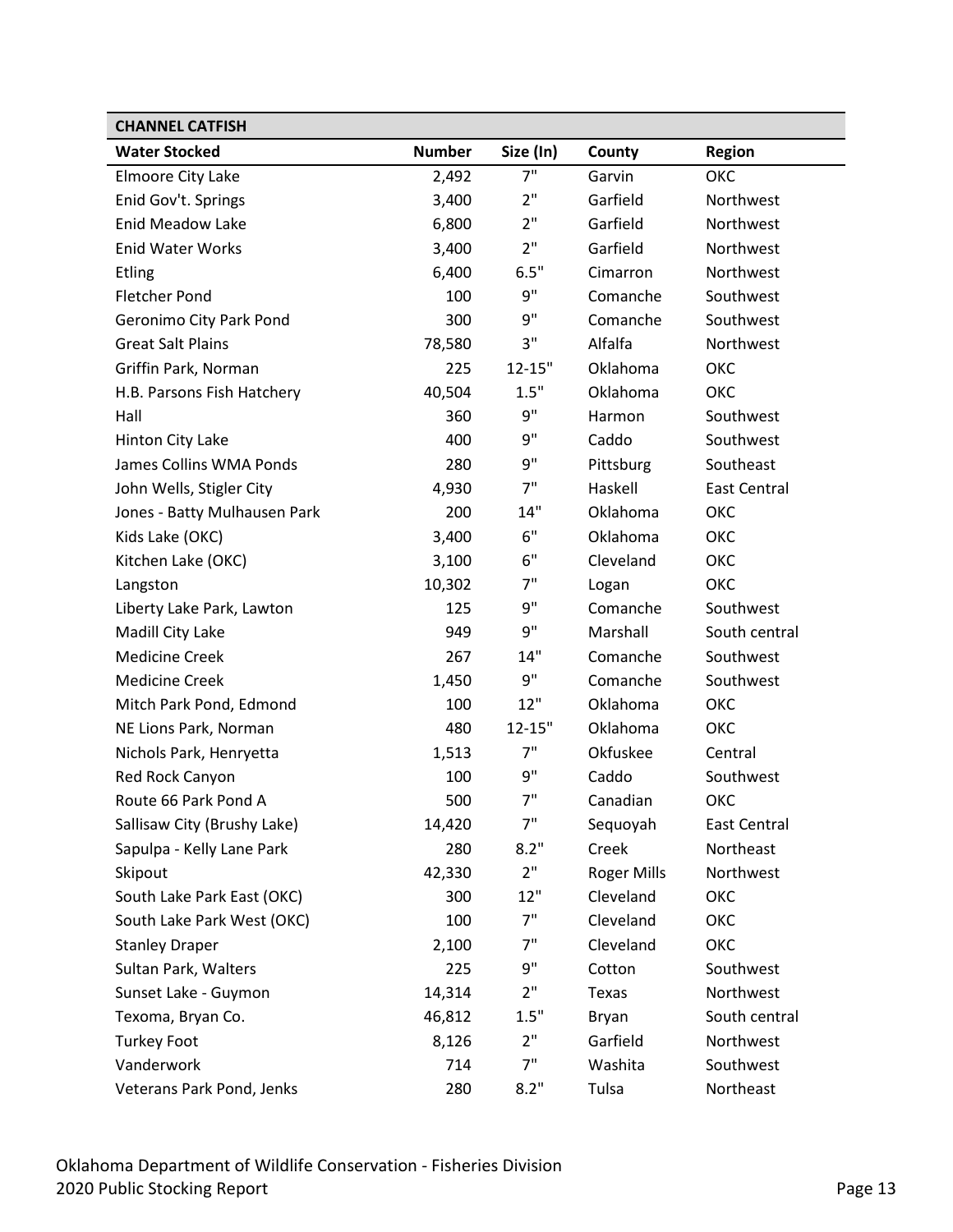| <b>CHANNEL CATFISH</b>                |               |           |              |                     |
|---------------------------------------|---------------|-----------|--------------|---------------------|
| <b>Water Stocked</b>                  | <b>Number</b> | Size (In) | County       | <b>Region</b>       |
| Vian City Lake                        | 731           | 9"        | Sequoyah     | <b>East Central</b> |
| Vincent                               | 6,400         | 6.5"      | <b>Ellis</b> | <b>Northwest</b>    |
| Wayne Wallace                         | 3,514         | 9"        | Latimer      | Southeast           |
| Weatherford Old Fishing Hole          | 5,644         | 2"        | Custer       | <b>Northwest</b>    |
| <b>Wiley Post</b>                     | 10,416        | 7"        | Garvin       | OKC                 |
| <b>Wintersmith Park</b>               | 521           | 9"        | Pontotoc     | South central       |
| Woodward Ag. Experimental Lake        | 2,000         | 9"        | Woodward     | <b>Northwest</b>    |
| <b>Total Channel catfish Stocked:</b> | 501,376       |           |              |                     |

<span id="page-13-0"></span>

| <b>GRASS CARP</b>                |               |           |               |                  |
|----------------------------------|---------------|-----------|---------------|------------------|
| <b>Water Stocked</b>             | <b>Number</b> | Size (In) | County        | <b>Region</b>    |
| American Horse                   | 150           | 12"       | <b>Blaine</b> | <b>Northwest</b> |
| Bickham & Rudkin, Edmond         | 3             | 12"       | Oklahoma      | <b>OKC</b>       |
| <b>Buck Thomas, Moore</b>        | 3             | 12"       | Cleveland     | <b>OKC</b>       |
| Chambers                         | 30            | 12"       | <b>Beaver</b> | <b>Northwest</b> |
| Cyril Park Pond                  | 8             | 12"       | Caddo         | Southwest        |
| Doc Hollis                       | 25            | 22"       | Greer         | Southwest        |
| <b>Fletcher Pond</b>             | 3             | 12"       | Comanche      | Southwest        |
| Griffin Park, Norman             | 5             | 12"       | Oklahoma      | ОКС              |
| Hall                             | 23            | 22"       | Harmon        | Southwest        |
| Mitch Park Pond, Edmond          | 3             | 12"       | Oklahoma      | <b>OKC</b>       |
| Skyline Pond                     | 10            | 12"       | Comanche      | Southwest        |
| Welch Park Pond, Yukon           | 3             | 12"       | Canadian      | <b>OKC</b>       |
| <b>Total Grass carp stocked:</b> | 266           |           |               |                  |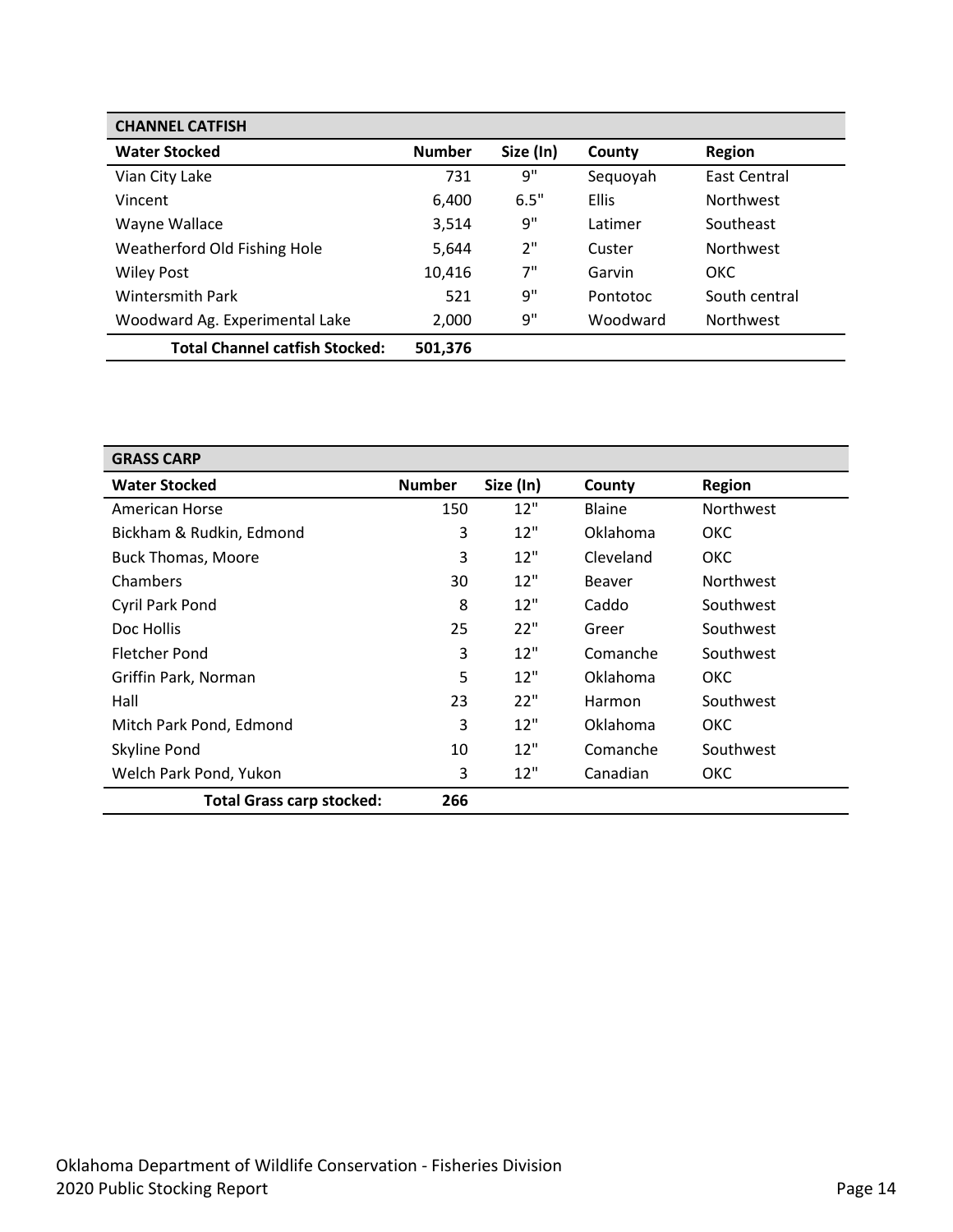<span id="page-14-0"></span>

| <b>HYBRID STRIPED BASS</b>                |               |               |               |                  |
|-------------------------------------------|---------------|---------------|---------------|------------------|
| <b>Water Stocked</b>                      | <b>Number</b> | Size (In)     | County        | <b>Region</b>    |
| <b>Birch</b>                              | 15,595        | 1.5"          | Osage         | North Central    |
| Canton                                    | 41,776        | 1.7"          | <b>Blaine</b> | <b>Northwest</b> |
| Carl Blackwell                            | 33,712        | $1.5 - 1.75"$ | Payne         | North Central    |
| Eagle Lake, Del City                      | 630           | 1.75"         | Oklahoma      | ОКС              |
| Foss                                      | 44,632        | 1.7"          | Custer        | Northwest        |
| Ft. Cobb                                  | 41,040        | 1.5"          | Caddo         | Southwest        |
| <b>Grand Lake</b>                         | 38,002        | 1.5"          | Delaware      | <b>Northeast</b> |
| Kaw                                       | 102,341       | $1.25 - 1.5"$ | Kay           | North Central    |
| Oologah                                   | 2,020,000     | fry           | Rogers        | Northeast        |
| Ponca City Lake                           | 8,100         | 2"            | Kay           | North Central    |
| <b>Skiatook</b>                           | 103,600       | $1.25 - 1.5"$ | Osage         | North Central    |
| Sooner Lake                               | 27,280        | 1.5"          | Noble         | North Central    |
| <b>Tom Steed</b>                          | 64,050        | $1.5 - 1.75"$ | Kiowa         | Southwest        |
| Waurika                                   | 103,920       | $1.5 - 1.75"$ | Jefferson     | Southwest        |
| <b>Total Hybrid Striped bass stocked:</b> | 2,644,678     |               |               |                  |

<span id="page-14-1"></span>

| <b>HYBRID SUNFISH</b>          |               |           |           |               |
|--------------------------------|---------------|-----------|-----------|---------------|
| <b>Water Stocked</b>           | <b>Number</b> | Size (In) | County    | <b>Region</b> |
| Ackley Park, Elk City          | 1,400         | $4 - 6"$  | Beckham   | Southwest     |
| Acme Brick Pond                | 250           | 6"        | Custer    | Northwest     |
| Alva City Hatfield Park        | 515           | $6 - 7"$  | Woods     | Northwest     |
| Ardmore Kids Pond              | 200           | 6"        | Carter    | South central |
| <b>Bonham Pond</b>             | 440           | $6 - 7"$  | Alfalfa   | Northwest     |
| <b>Buck Thomas, Moore</b>      | 200           | 5"        | Cleveland | OKC           |
| Choctaw-Ten Acre               | 400           | 6"        | Oklahoma  | ОКС           |
| Crosslin Park Pond             | 750           | $6 - 7"$  | Garfield  | Northwest     |
| Crystal Beach Lake             | 1,020         | $6 - 7"$  | Woodward  | Northwest     |
| Crystal Lake (OKC)             | 721           | $2 - 5"$  | Oklahoma  | ОКС           |
| Cushing High School Pond       | 200           | $6 - 7"$  | Payne     | North Central |
| Cyril Park Pond                | 200           | 6"        | Caddo     | Southwest     |
| Dolese Park Pond               | 1,337         | $2 - 5"$  | Oklahoma  | ОКС           |
| Edwards Park Pond (OKC)        | 886           | $2 - 5"$  | Oklahoma  | ОКС           |
| El Reno - Southern Hills North | 650           | $5 - 6"$  | Canadian  | ОКС           |
| El Reno - Southern Hills South | 450           | $5 - 6"$  | Canadian  | ОКС           |
| Elmer Thomas Park, Lake Helen  | 660           | 7"        | Comanche  | Southwest     |
| Enid Gov't. Springs            | 1,000         | $6 - 7"$  | Garfield  | Northwest     |
| <b>Enid Meadow Lake</b>        | 1,000         | $6 - 7"$  | Garfield  | Northwest     |
| <b>Enid Water Works</b>        | 250           | $6 - 7"$  | Garfield  | Northwest     |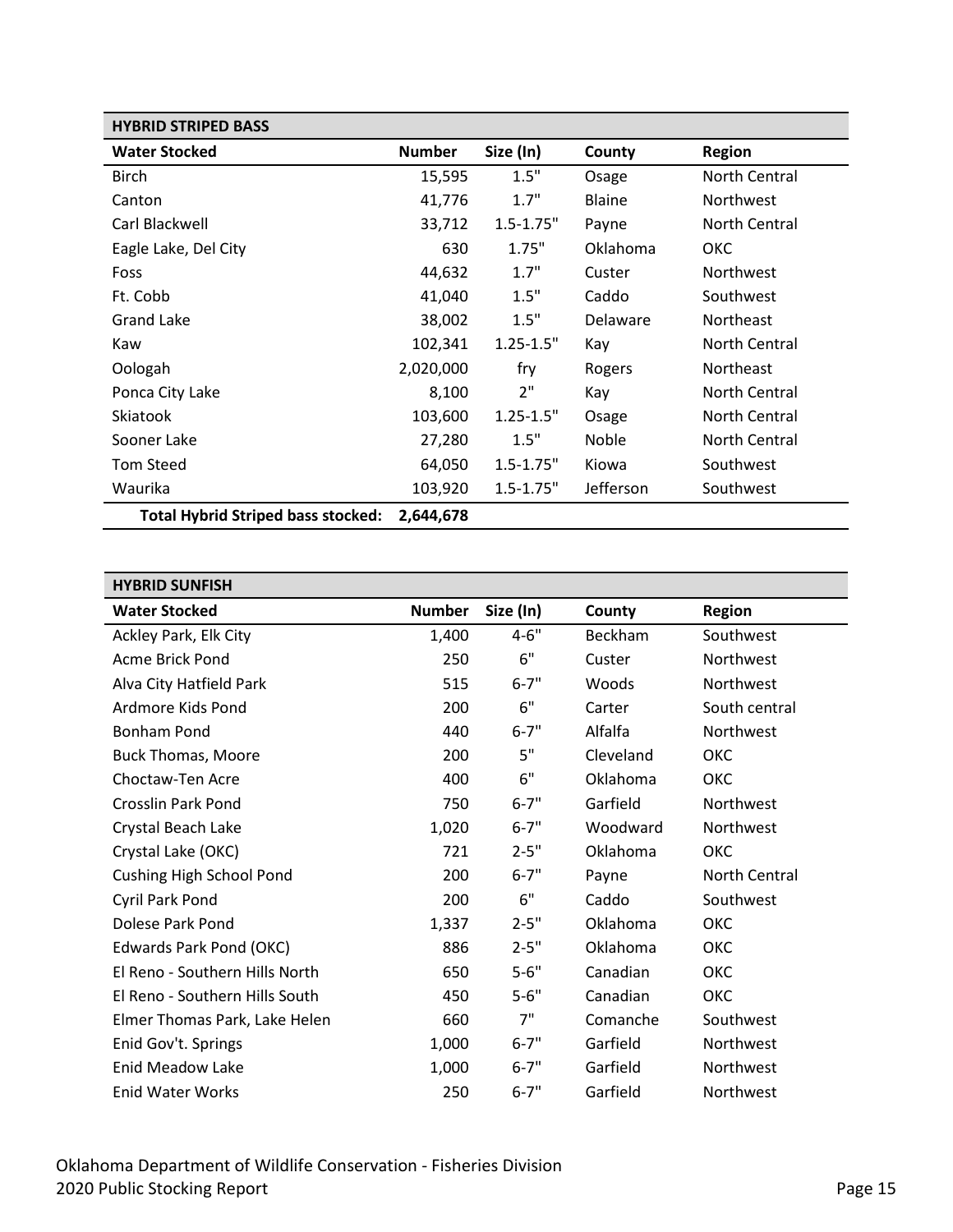| <b>HYBRID SUNFISH</b>                |               |           |            |                     |
|--------------------------------------|---------------|-----------|------------|---------------------|
| <b>Water Stocked</b>                 | <b>Number</b> | Size (In) | County     | <b>Region</b>       |
| <b>Fletcher Pond</b>                 | 200           | 6"        | Comanche   | Southwest           |
| Geronimo City Park Pond              | 200           | 6"        | Comanche   | Southwest           |
| <b>Guthrie - Mineral Wells</b>       | 873           | $2 - 6"$  | Logan      | ОКС                 |
| Heritage Park Pond (Harrah)          | 825           | $5 - 6"$  | Oklahoma   | ОКС                 |
| Highland Park, Guthrie               | 100           | 5.5"      | Oklahoma   | ОКС                 |
| Jones - Batty Mulhausen Park         | 500           | $2 - 6"$  | Oklahoma   | ОКС                 |
| Kids Fish Out                        | 50            | 6"        | Mcintosh   | <b>East Central</b> |
| Kids Lake (OKC)                      | 1,041         | $1 - 4"$  | Oklahoma   | ОКС                 |
| Kitchen Lake (OKC)                   | 417           | $1 - 4"$  | Cleveland  | ОКС                 |
| Lee Lake                             | 820           | 6"        | Washington | Northeast           |
| Legion Park Pond, El Reno            | 648           | $5 - 6"$  | Canadian   | ОКС                 |
| Liberty Lake Park, Lawton            | 200           | 6"        | Comanche   | Southwest           |
| Marland Mansion Pond (Ponca City)    | 50            | $6 - 7"$  | Kay        | North Central       |
| <b>Medicine Creek</b>                | 1,364         | 7"        | Comanche   | Southwest           |
| Midwest City- Soldier Creek          | 400           | 6"        | Oklahoma   | ОКС                 |
| NE Lions Park, Norman                | 500           | $2 - 6"$  | Oklahoma   | ОКС                 |
| Okmulgee Kiddie #1                   | 200           | 5.5"      | Okmulgee   | Central             |
| Okmulgee Kiddie #2                   | 200           | 5.5"      | Okmulgee   | Central             |
| Pawnee Bill Ranch                    | 200           | $6 - 7"$  | Pawnee     | North Central       |
| Route 66 Park Pond A                 | 2,447         | $1 - 4"$  | Canadian   | ОКС                 |
| Sapulpa - Kelly Lane Park            | 1,000         | 6"        | Creek      | Northeast           |
| Skyline Pond                         | 125           | 6"        | Comanche   | Southwest           |
| South Lake Park East (OKC)           | 1,117         | $2 - 5"$  | Cleveland  | ОКС                 |
| South Lake Park West (OKC)           | 2,592         | $2 - 5"$  | Cleveland  | ОКС                 |
| Sunset Lake - Guymon                 | 1,020         | $6 - 7"$  | Texas      | Northwest           |
| <b>Turkey Mountain Pond B</b>        | 550           | 6"        | Tulsa      | Northeast           |
| <b>Turkey Mountain Pond C</b>        | 100           | 6"        | Tulsa      | Northeast           |
| Veterans Park Pond, Jenks            | 1,281         | 6"        | Tulsa      | Northeast           |
| Welch Park Pond, Yukon               | 500           | $2 - 6"$  | Canadian   | ОКС                 |
| Wildhorse Park Pond, Mustang         | 1,905         | $5 - 6"$  | Canadian   | ОКС                 |
| <b>Willow Springs</b>                | 45            | $6 - 7"$  | Kay        | North Central       |
| <b>Total Hybrid sunfish Stocked:</b> | 33,999        |           |            |                     |

<span id="page-15-0"></span>

| <b>NORTHERN LARGEMOUTH BASS</b>    |               |           |         |         |  |
|------------------------------------|---------------|-----------|---------|---------|--|
| <b>Water Stocked</b>               | <b>Number</b> | Size (In) | County  | Region  |  |
| Chandler Lake                      | 58            | mature    | Lincoln | Central |  |
| <b>Total Northern LMB Stocked:</b> | 58            |           |         |         |  |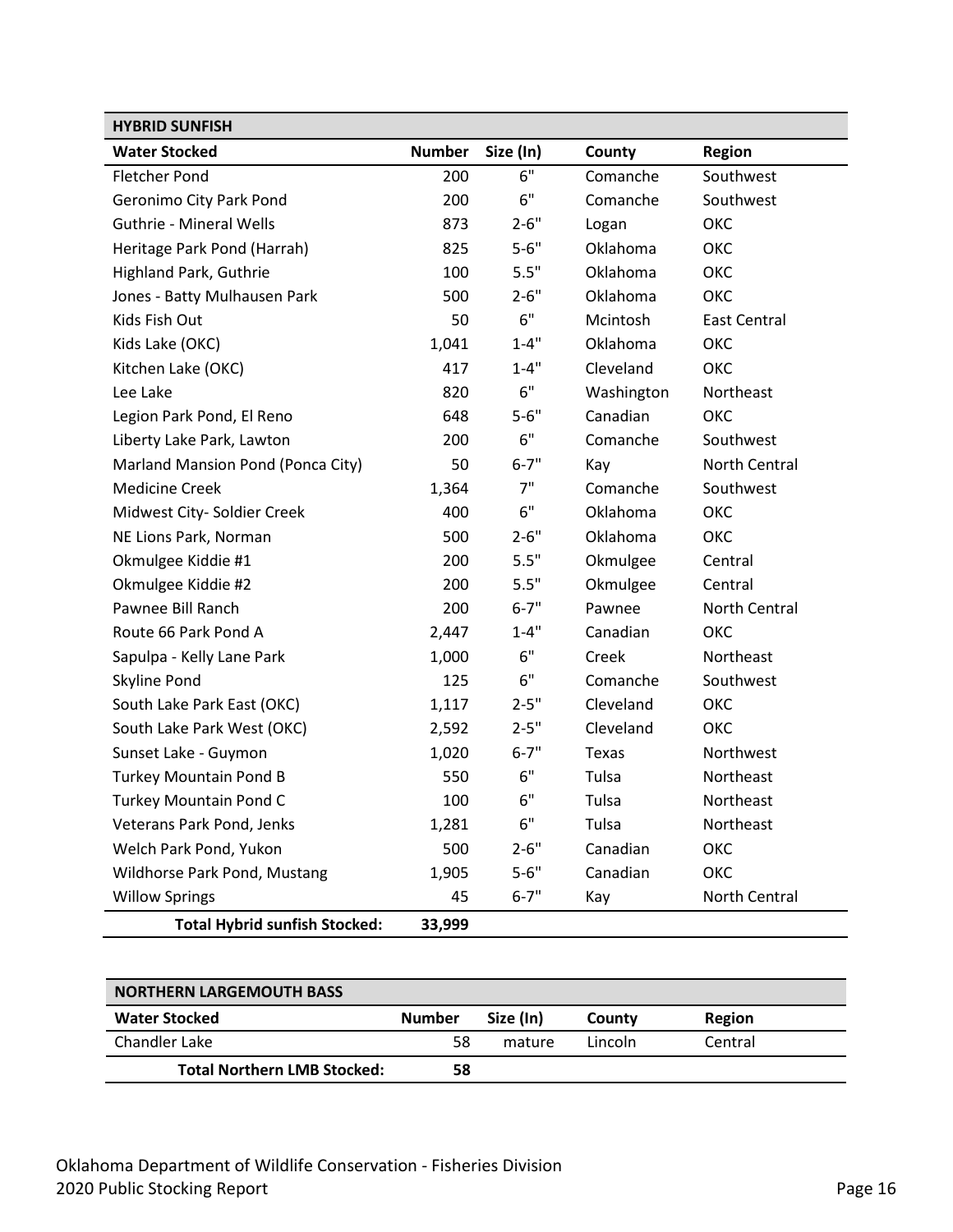<span id="page-16-0"></span>

| <b>RAINBOW TROUT</b>                |               |            |               |                     |
|-------------------------------------|---------------|------------|---------------|---------------------|
| <b>Water Stocked</b>                | <b>Number</b> | Size (In)  | County        | <b>Region</b>       |
| <b>Blue River</b>                   | 772           | $14 - 24"$ | Johnston      | South central       |
| <b>Blue River</b>                   | 50,926        | $9 - 11"$  | Johnston      | South central       |
| Dolese Park Pond                    | 4,860         | $10 - 14"$ | Oklahoma      | ОКС                 |
| Dolese Park Pond                    | 254           | $14 - 24"$ | Oklahoma      | ОКС                 |
| <b>Etling</b>                       | 6,610         | $10 - 14"$ | Cimarron      | Northwest           |
| <b>Etling</b>                       | 370           | 14-24"     | Cimarron      | Northwest           |
| <b>Fourche Maline River</b>         | 196           | 14-24"     | Latimer       | Southeast           |
| <b>Fourche Maline River</b>         | 4,312         | $9 - 11"$  | Latimer       | Southeast           |
| <b>Illinois River-Lower</b>         | 129,925       | 10.6-11.8" | Sequoyah      | <b>East Central</b> |
| <b>Illinois River-Lower</b>         | 1,383         | 12"        | Sequoyah      | <b>East Central</b> |
| <b>Illinois River-Lower</b>         | 53            | $14 - 24"$ | Sequoyah      | <b>East Central</b> |
| <b>Medicine Creek</b>               | 9,879         | $10 - 14"$ | Comanche      | Southwest           |
| <b>Medicine Creek</b>               | 776           | $14 - 24"$ | Comanche      | Southwest           |
| Mt Fork River                       | 2,226         | 14-24"     | McCurtain     | Southeast           |
| Mt Fork River                       | 78,854        | $9 - 11"$  | McCurtain     | Southeast           |
| Perry CCC                           | 9,680         | $10 - 14"$ | Noble         | North Central       |
| Perry CCC                           | 660           | 14-24"     | Noble         | North Central       |
| Sunset Lake - Guymon                | 5,250         | $10 - 14"$ | <b>Texas</b>  | Northwest           |
| Sunset Lake - Guymon                | 250           | 14-24"     | Texas         | Northwest           |
| Veterans Park Pond, Jenks           | 3,700         | $10 - 14"$ | Tulsa         | Northeast           |
| Veterans Park Pond, Jenks           | 155           | 14-24"     | Tulsa         | Northeast           |
| Watonga                             | 13,485        | $10 - 14"$ | Blaine        | Northwest           |
| Watonga                             | 840           | 14-24"     | <b>Blaine</b> | Northwest           |
| <b>Total Rainbow trout stocked:</b> | 325,416       |            |               |                     |

<span id="page-16-1"></span>

| <b>SAUGEYE</b>                |               |               |              |                  |
|-------------------------------|---------------|---------------|--------------|------------------|
| <b>Water Stocked</b>          | <b>Number</b> | Size (In)     | County       | Region           |
| <b>Great Salt Plains</b>      | 86,850        | 1.25"         | Alfalfa      | <b>Northwest</b> |
| Sooner Lake                   | 216,400       | $1.25 - 1.5"$ | <b>Noble</b> | North Central    |
| Thunderbird                   | 119,480       | $1.5 - 1.75"$ | Cleveland    | <b>OKC</b>       |
| Waurika                       | 102,920       | $1.5 - 1.75"$ | Jefferson    | Southwest        |
| <b>Total Saugeye Stocked:</b> | 525,650       |               |              |                  |